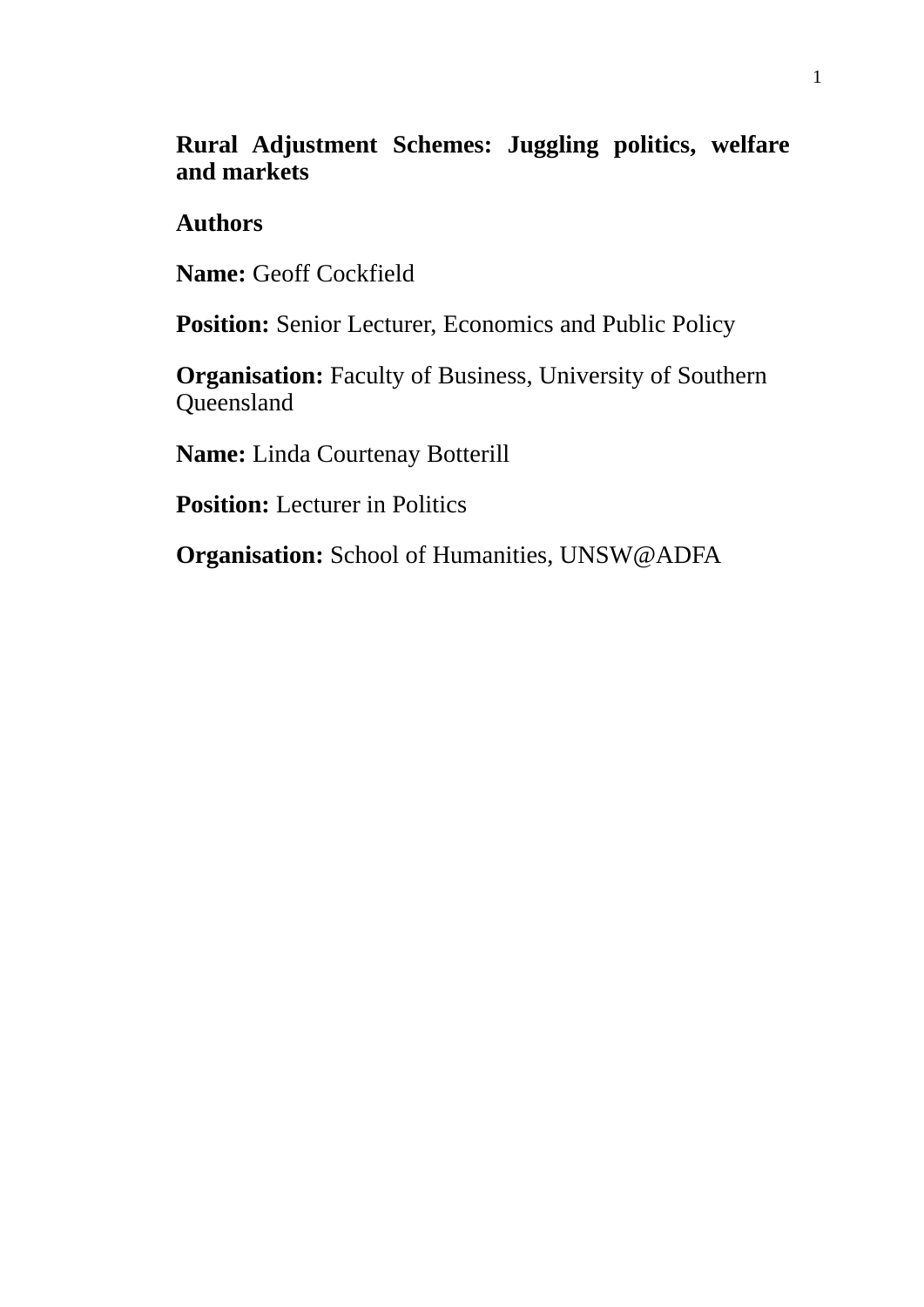### **Abstract**

The Commonwealth government has offered support to farmers in the form of structural or business adjustment-type schemes since the *Loan (Farmers Debt Adjustment) Acts* of 1935-1971. Since 1971 a series of more comprehensive rural reconstruction/adjustment schemes with a range of objectives from debt alleviation to encouraging some exits from agricultural industries, has been in place. While having little direct impact on the structure of these industries, the various schemes have been politically important and an indicator of how core values relating to agricultural production and rural life have changed. A review of the schemes shows an increasing focus on improving farm productivity and sustainability, accompanied by a discourse emphasising the need to promote the 'farm business', rather than to protect the 'family farm'. On the other hand, governments have also used these schemes to deliver 'welfare' outputs.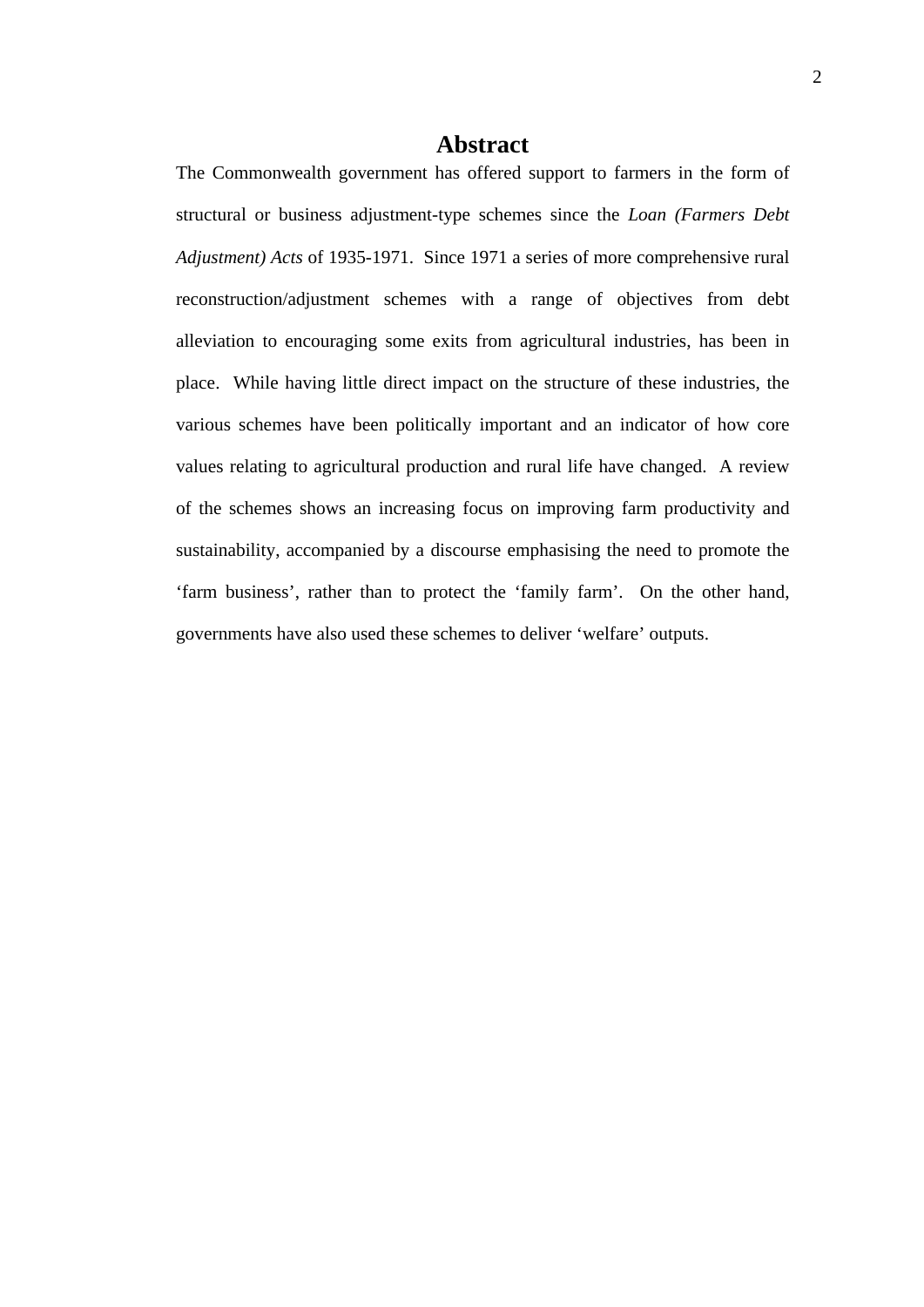In common with agricultural producers throughout the developed world, Australian farmers have faced declining farm terms of trade for decades as their costs of production have increased faster than prices received for their output. Unlike their Western European and North American counterparts, Australian governments from the 1970s sought to ease the process of adjustment to changing conditions, rather than insulate farmers from market signals. One of the important mechanisms for facilitating adjustment while ameliorating its worst impacts has been a series of rural adjustment schemes. These rural adjustment programs have generally provided short to medium term funding, as either grants or loans, intended to induce the re-deployment of labour, movement out of an industry by some, usually smaller firms (farm businesses), and the business and/or physical restructuring of the remaining firms. An explicit goal of the programs is the creation of a sector in which most of the remaining firms operate efficiently and more importantly, self-sufficiently. According to the most obvious indicators the programs have contributed little to achieving this objective. There has been an unbroken sequence of modern rural adjustment programs for more than 33 years, with debt relief dating back further to the 1930s, with little prospect that these programs will be phased out anytime soon. Indeed, the Commonwealth government is delivering yet another 'rescue' package for the sugar industry in 2004, a mere three and a half years since the last \$83 million was allocated, *'…to work towards positioning the industry to ensure its long term viability'* (Truss 2000).

Over the years, the various programs have been regularly reviewed and altered but never wound up, as has been the case with most other sectoral adjustment packages. Adjustment programs are maintained as base level funding vehicles into which additional money can be poured during periods of peak political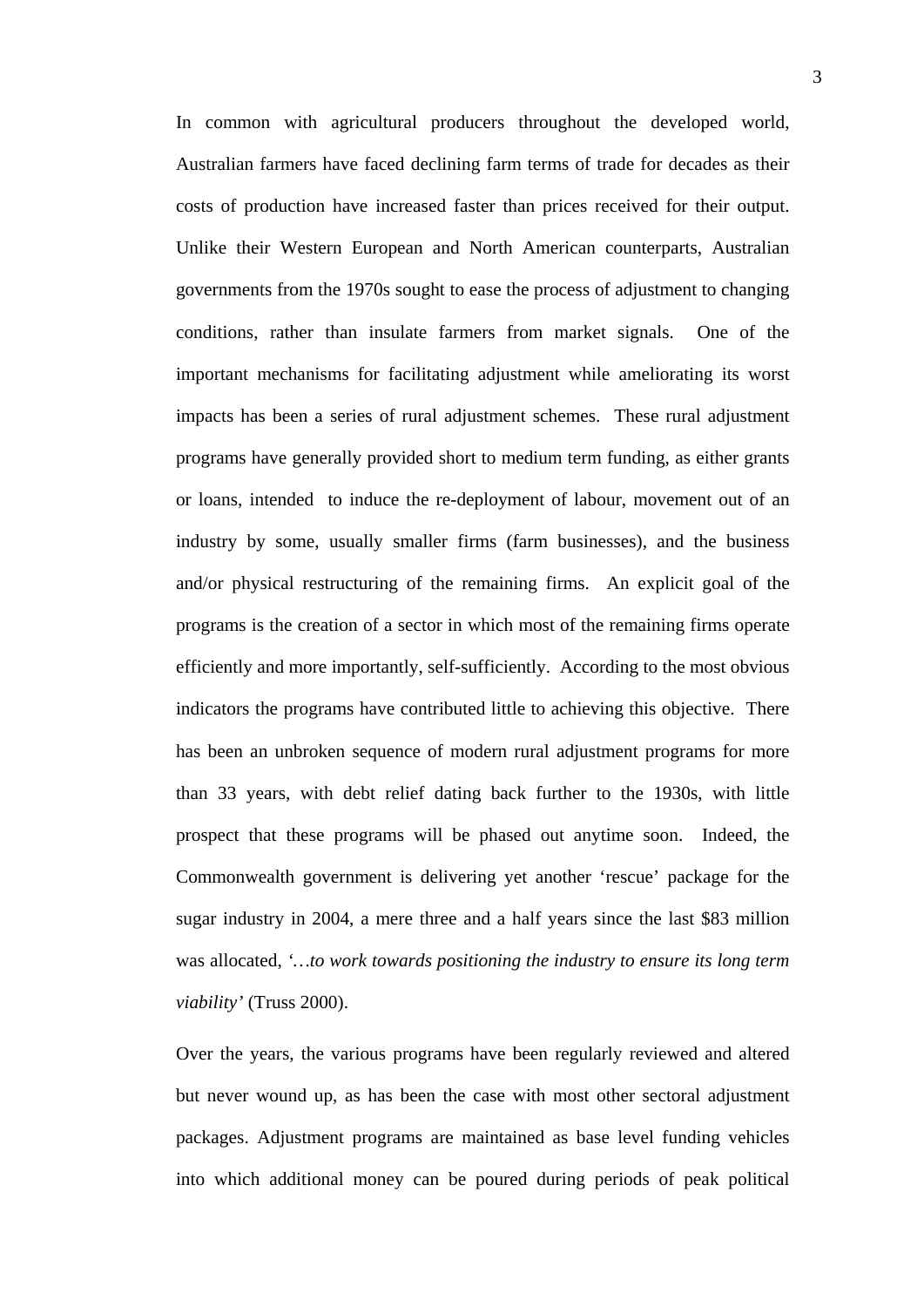demand, as was the case with the sugar adjustment package following the conclusion of the 'free' trade agreement with the US. That is, when there are biophysical or political 'shocks' in particular agricultural industries or regions, governments can increase funding, thereby helping to preserve the family farm. If, where and when there are reasonable financial conditions or limited political agitation, then programs are adjusted so as to encourage farmers to be more 'business like'. Nonetheless, the programs have struggled to meet the apparently conflicting objectives of meeting the welfare needs of the farm family while encouraging the farm business to become more productive and self reliant.

#### **From Closer Settlement to Reconstruction**

The changes in the rural adjustment programs reflect an increasing acceptance of neo-liberal principles, at least by policy-makers, and a diminution of the sort of agrarian mercantilism that dominated rural policy from 1788 to the 1970s. Colonial and later, state governments, allocated land, dictated the conditions of use and then subsidised and protected agricultural production. These 'closer settlement' schemes were conceived in ignorance of the nature of Australian soils and seasons and, in some cases, market conditions and transport costs (Wadham 1947; Davidson 1981). The social goals of the various schemes were often admirable, including: the desire to reform convicts (Connors 1970 and Shaw, 1990); to spread 'civilisation' (Lake 1987); to promote egalitarianism so as to diminish class conflict (Callaghan & Millington 1956 and Lake 1987); to provide employment in depressions; and to reward returned soldiers (Lake 1987). These goals were embodied in and to be achieved through a class of 'yeoman' farmers (Pike 1962). While new (to Australia) agricultural industries were developed and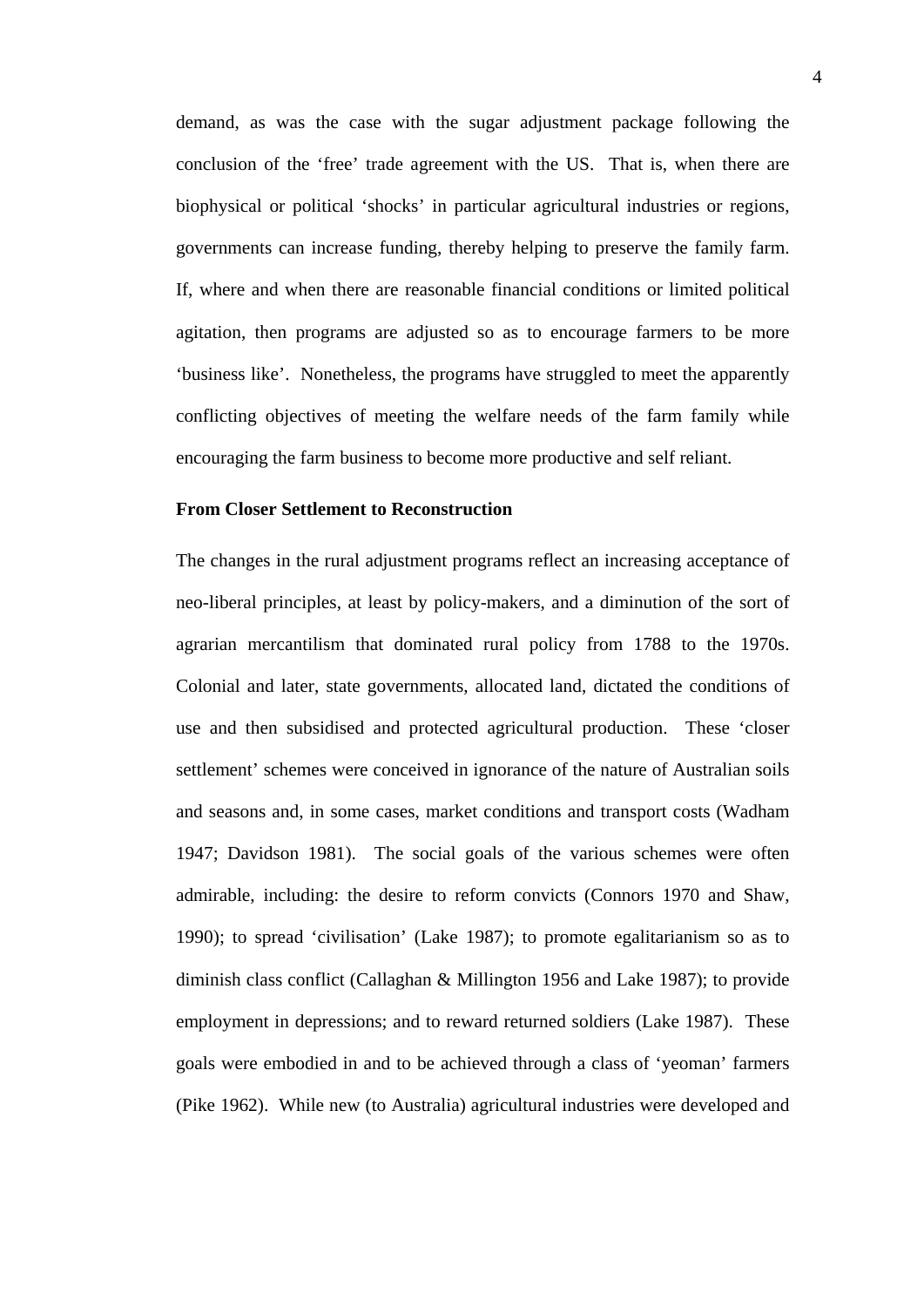closer settlement arguably reduced unemployment and class tensions at critical times, it has long been difficult to keep the yeomanry on the land.

Most of the first fleet farmers left the budding agricultural sector within 5 years of settlement, a pattern that was repeated in the 1820s and 1830s (Shaw 1990: 1-3). The post-gold rush settlement schemes resulted in high rates of adjustment within 20 years (Davidson 1981), as did the first soldier settlement scheme (Commonwealth Government 1949: 6). These instances can be explained as resulting from inexperienced farmers, with limited capital, operating before the biophysical conditions were understood and suitable cultivars had been developed. These were contributing factors but there were and still are the impacts of the underlying economic forces evident in even protected agricultural markets. Farm input costs tend to rise more quickly than commodity prices, to produce what is commonly known as the 'cost-price squeeze' (Campbell 1964). There is a 'treadmill effect' (Gow 1993), whereby farmers, having limited control over prices try to reduce costs in order to maintain profits. This can be done by switching enterprises, introducing new technology or by amalgamating farms in pursuit of economies of scale.

Switching enterprises, such as from grazing to grain production or from grain to cotton does help to maintain farmer numbers, given that these changes usually require more intensive labour use in the short to medium term. This, however, provides only temporary relief from the cost-price squeeze and the competitive pressures produced by perpetual innovation. Eventually in even the more intensive industries there are amalgamations. Once industries reach the limits of the natural resource capacity, whether that is due to soil type, climate, available irrigation water or a combination of all three, the capacity to switch enterprises is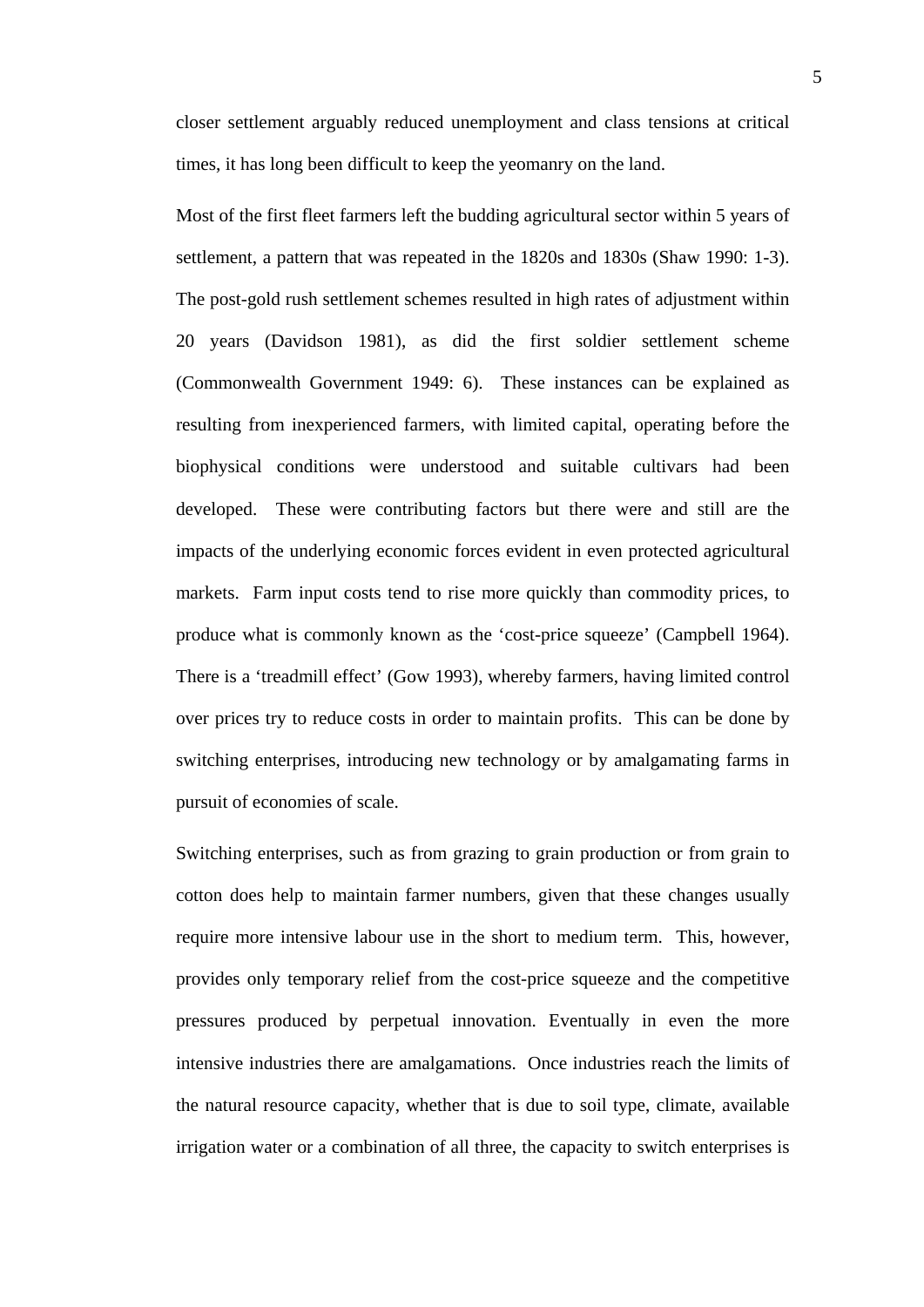limited and so amalgamation remains the only option and consequently industry adjustment takes place. Even if prices are fixed by intervention or subsidy, the increasing costs will erode profitability unless there are commensurate increases in assistance and/or levels of protection.

Some of the problems associated with closer settlement were recognised as early as an 1821 report (Davidson 1981:138) and again during the Victorian Government's 1915 Royal Commission on closer settlement (Lake 1987: p.8) and both the general and particular problems of soldier settlement schemes were comprehensively identified in Justice Pike's 1927 commission of inquiry (Commonwealth Government 1949). Further criticisms were made by the Royal Commission into the Wheat, Flour and Bread Industries (1932-35) and the Rural Reconstruction Commission (RRC) Reports of the early 1940s. The Reconstruction Commissioners, sounding somewhat like 1980s 'economic rationalists', recommended that governments assist with industry adjustment in order, amongst other things, to eliminate *'… the unfit farmer and the uneconomic farm'* (Rural Reconstruction Commission, 1945:.45).

Land was still redistributed in the post-war period but management of the various schemes was tighter and criteria more stringent. Farm income levels were of central importance to policy in this period (McKay 1965: 35). The first listed objective of the Chifley government's 1946 statement on rural policy was *'to raise and make more secure the levels of living enjoyed by those engaged in and dependent on the primary industries'* (Chifley 1946: 2). The return of the Country Party to national Government in 1949 and the relatively high commodity prices from 1948 to the mid-1950s, combined with relatively good seasons in some areas, lessened adjustment pressures for a time. During the 1950s,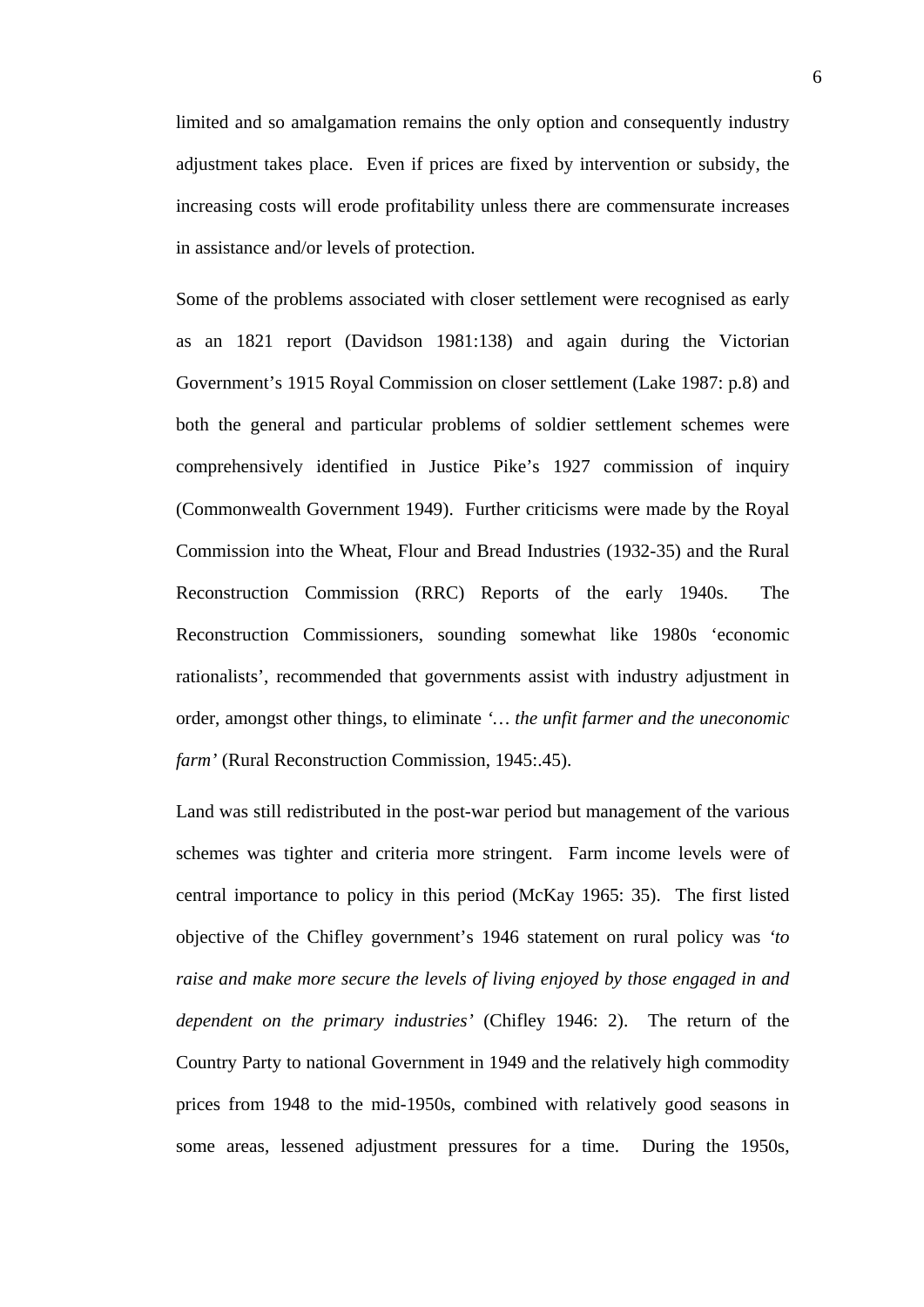instruments of industry support, such as publicly funded research, statutory marketing arrangements, tariffs, subsidies and tax concessions, were used to support production and income and to reduce or offset input costs. Farm organisations, working through the Country Party, dominated agricultural policymaking during the 1950s and 1960s (Warhurst, 1982: 15) but this political 'monopoly' was under challenge. During the 1950s the Agricultural Economics Society was formed and its journal became a vehicle for critiques of contemporary agricultural policy (Gruen 1986). Various articles and books that gained more notoriety over time, attacked assistance arrangements (see for example Anon 1967; Lewis 1972) and the lingering attachment to land development schemes (Davidson 1966), while other work clearly spelt out the inevitability of adjustment pressures (see for example Campbell 1964; Makeham & Bird 1969).

In July 1970, the Federal Government introduced the Marginal Dairy Farms Reconstruction Scheme (MDFRS). The scheme provided funds for state authorities to buy 'unviable' dairy farms and resell them for the 'most practicable and economic use' (Industries Assistance Commission (IAC) 1984: 139). If the farms were resold to dairy farmers, then the new aggregation had to be an 'economic unit'. The title and content of the Scheme were recognition that not all the yeomanry could be preserved, for dairy farming had been promoted as the endpoint of intensification with, where there was suitable climate and transport, grazing land initially cultivated for grain crops and grain farms ultimately converted to dairy production. In this scheme there was explicit recognition that the farm businesses had to be 'viable'.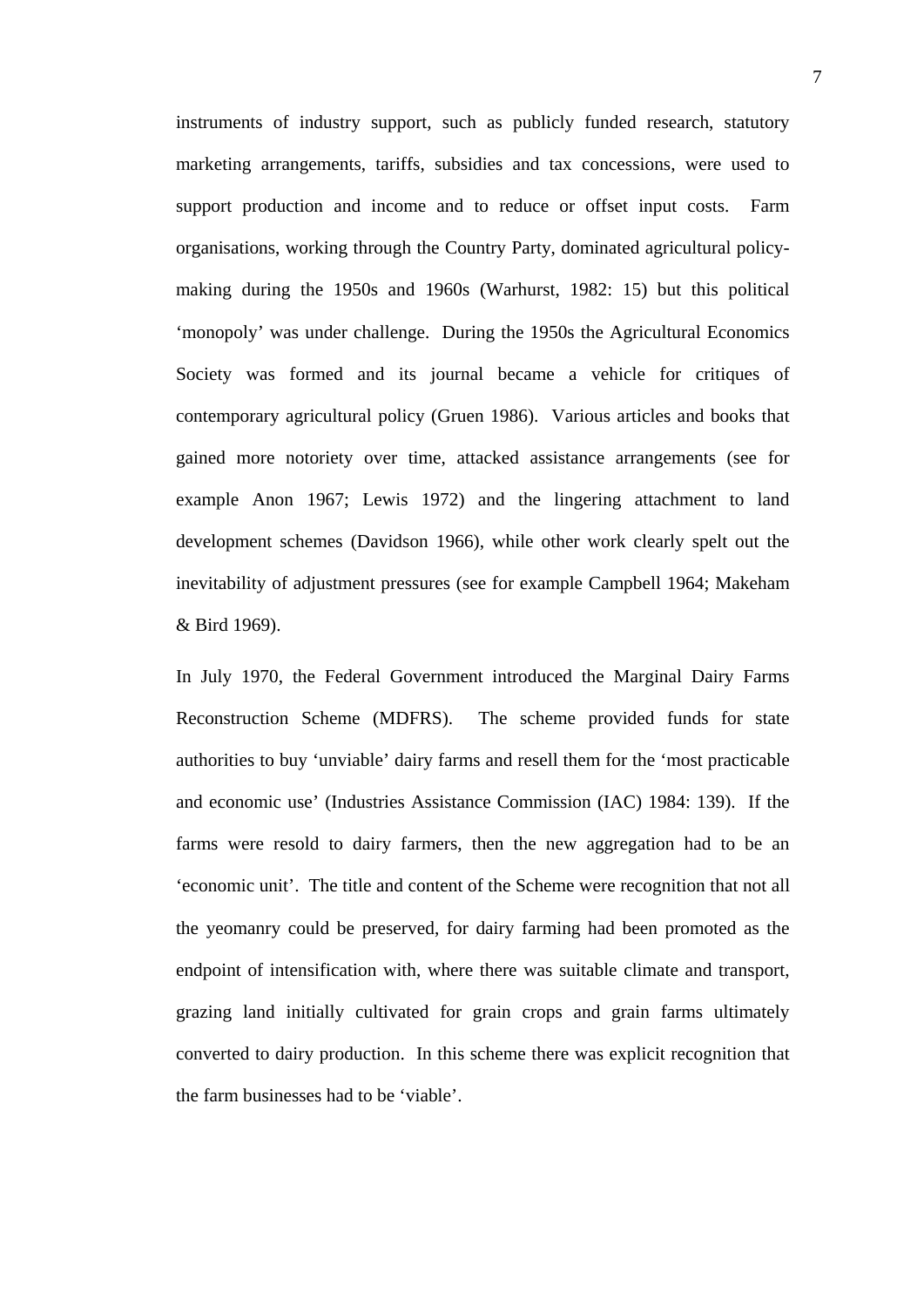In 1971 the Bureau of Agricultural Economics released its report into debt reconstruction and farm adjustment which concluded that *'… (u)nless there is a reduction in the resources, particularly the number of producers, in agriculture many of these resources are likely to earn lower returns…'* and *'…(t)his will create social and human as well as economic problems, and will raise larger issues of the effects on rural communities and associated industries'* (BAE 1971: 41). Despite the critiques of the agricultural economists, the Bureau saw a role for government intervention in the form of debt restructuring although advised that this be *'…closely related to assistance to structural adjustment'* (BAE 1971:17-19). Nonetheless, the Report also argued that *'…(c)onsideration of the need for specific policies to assist further the process of farm adjustment may be based on both welfare and economic factors'*, with the welfare of children on low income farms highlighted as of particular concern (BAE 1971: 20).

The resulting 1971 Rural Reconstruction Scheme (RRS) allowed for debt reconstruction and farm build-up as recommended by the BAE and it also contained a program for 'rehabilitation' grants, which was a direct inducement for farmers to leave agricultural industries. More than 21,000 applications for assistance in the various program categories were received from 1971-76, but there were only 300 applicants for the rehabilitation grants, of which 197 were approved. Perhaps the maximum of \$2700 was too little incentive to leave compared with the rewards for the successful applicants for debt reconstruction who received an average of \$37,000, while those eligible for farm build-up got an average of \$46,000. Alternatively, perhaps the scheme provided an opportunity to apply for 'soft' finance and farmers responded accordingly. Forty per cent of applicants for what were effectively subsidised loans were successful. Of the 59 per cent of applicants who were refused either debt reconstruction or farm build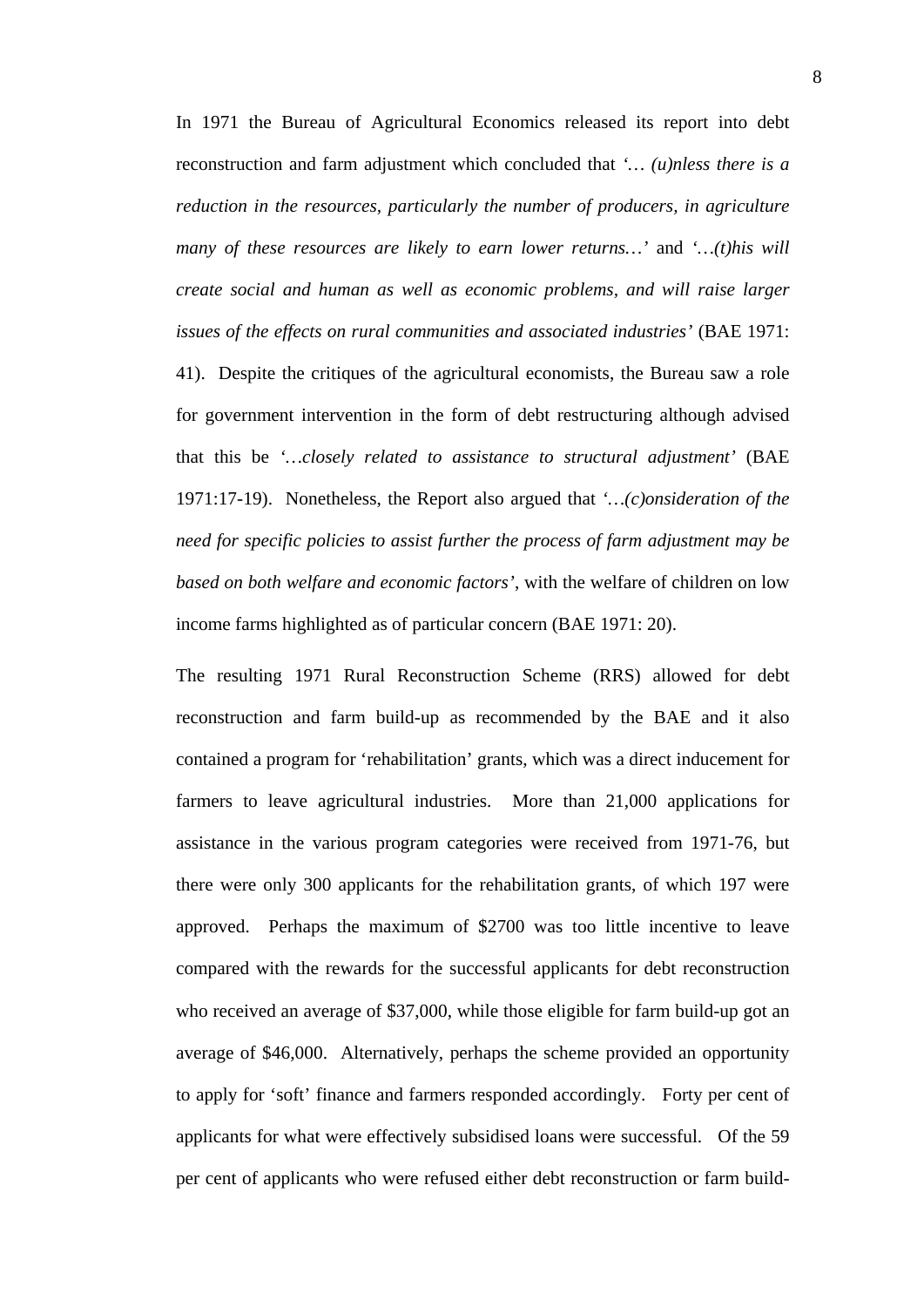up assistance, about one third were said to be unviable (IAC 1984: 180). This means that 2.3 per cent of farm establishments (1974 figures) were deemed 'unviable', yet only 0.1 per cent of Australian farmers were directly assisted to leave agriculture during the five years of this scheme. A BAE survey of rejected applicants found that, by 1975, 70 percent of those surveyed were still in agriculture (reported in IAC 1984: 187).

The total number of farm business units fell by 7.5 per cent between 1971 and 1976 and given that the total production area increased, this implies significant aggregation during this period. 'Natural' adjustment however was more than 70 times greater than assisted adjustment. It could be argued that the 3261 farm build-up approvals may have indirectly 'paid' for some voluntary exits but at most this would bring the 'assisted' exits up to 24 per cent of total exits. While doing little to directly reduce the number of farmers, the Rural Reconstruction Scheme (RRS) contained three indicators of likely policy directions. First, the implicit assumption was that bigger farms would generally be more viable farms and as a consequence there could be, and perhaps should be, fewer farmers. Secondly, the Federal Government intended to drive reconstruction policy using devolved funding, though this allowed for differences between states in administration of the RRS (Threlfall 1977) Thirdly, the RRS legislation contained sunset clauses and a requirement for review, suggesting that reconstruction was not an open-ended commitment.

#### **From Reconstruction to Adjustment**

The Whitlam Government commissioned a green paper on *Rural Policy in Australia*, the first attempt at unified rural policy since the 1940s, which flagged an even greater concentration on efficiency and acknowledged the need for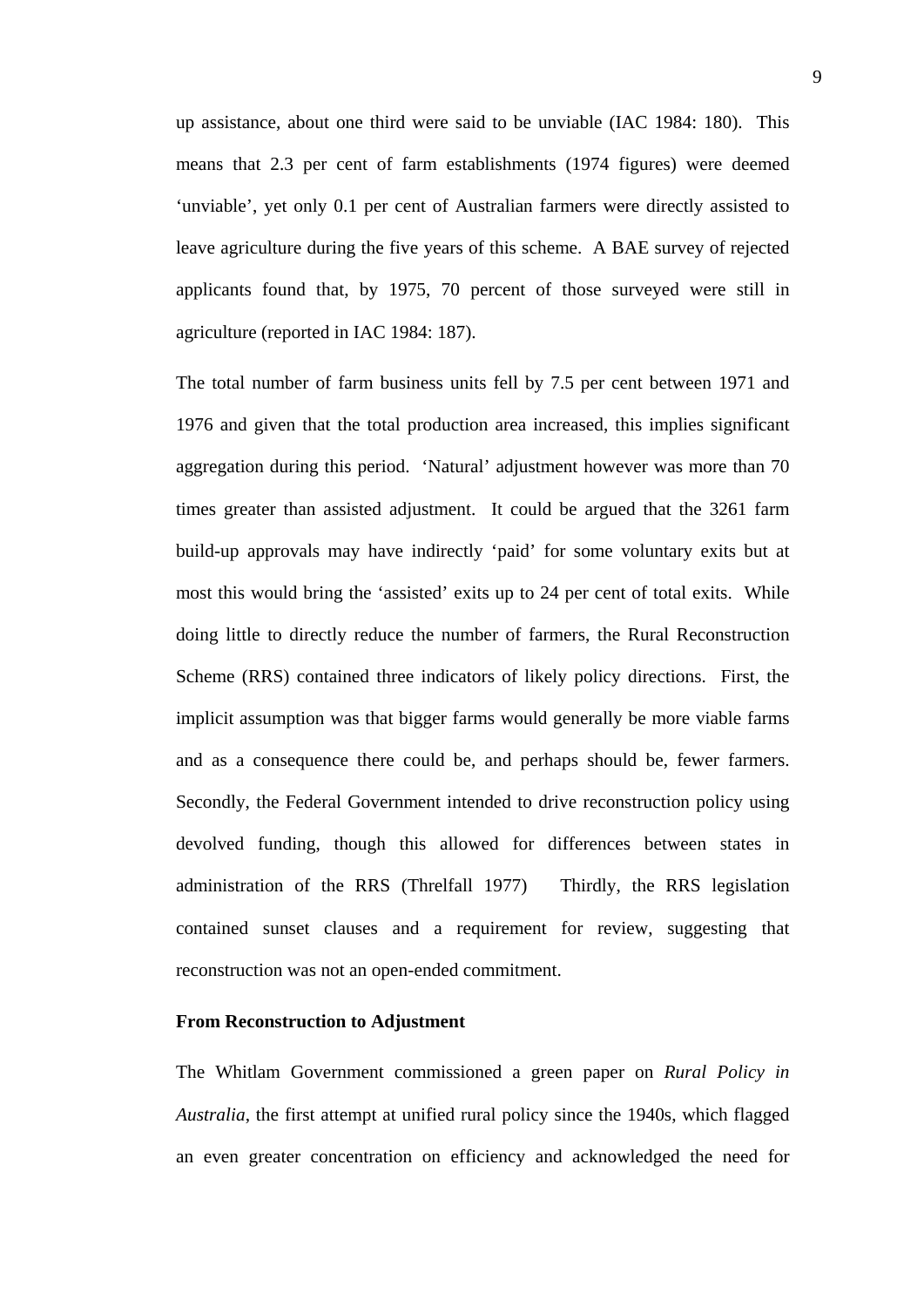industry adjustment (Harris et al, 1974, S3.4). However, it still contained explicit reference to the welfare needs of farm families, justifying government intervention on the basis that action may be required *'…to avoid or mitigate the severe welfare problems which can arise as a result of the unimpeded action of market forces'* (Harris *et al.* 1974: 203). The Government revamped the MDFRS to create the Dairy Adjustment Program (DAP). Amalgamation and adjustment remained part of the program but new components included funds for upgrading milk-handling equipment, diversification, property development and relocation assistance (Threlfall 1977: 189). Once again, the demand for the programs relating to a shift out of the industry, or to another area or to a reduced involvement in the industry, was very limited. The big demand was for finance that could improve efficiency or keep the business operating. In the two years of operation, only 125 dairy farmers applied for some form of exit or partial exit assistance. This was despite a broadening of the assessment criteria in April 1976. Nonetheless, it could be argued that this program was one more step towards a more market-oriented approach. In particular, the concessional finance for bulk milk conversion, development and farm build-up was directed towards creating a more 'efficient' sector.

The incoming Coalition Government, with a still powerful Country/National Party component, did 'redress' some of Whitlam's rural policies (Watson 1979: 167) but its members were unwilling or unable to halt the review of the reconstruction schemes which provided the blueprint for the first sector-wide 'adjustment' program. Apart from the fruit reconstruction schemes, which were terminated after a few years, all other strands of reconstruction were incorporated into the Rural Adjustment Scheme in 1977. The states' existing Rural Reconstruction Authorities continued to administer the program but there was an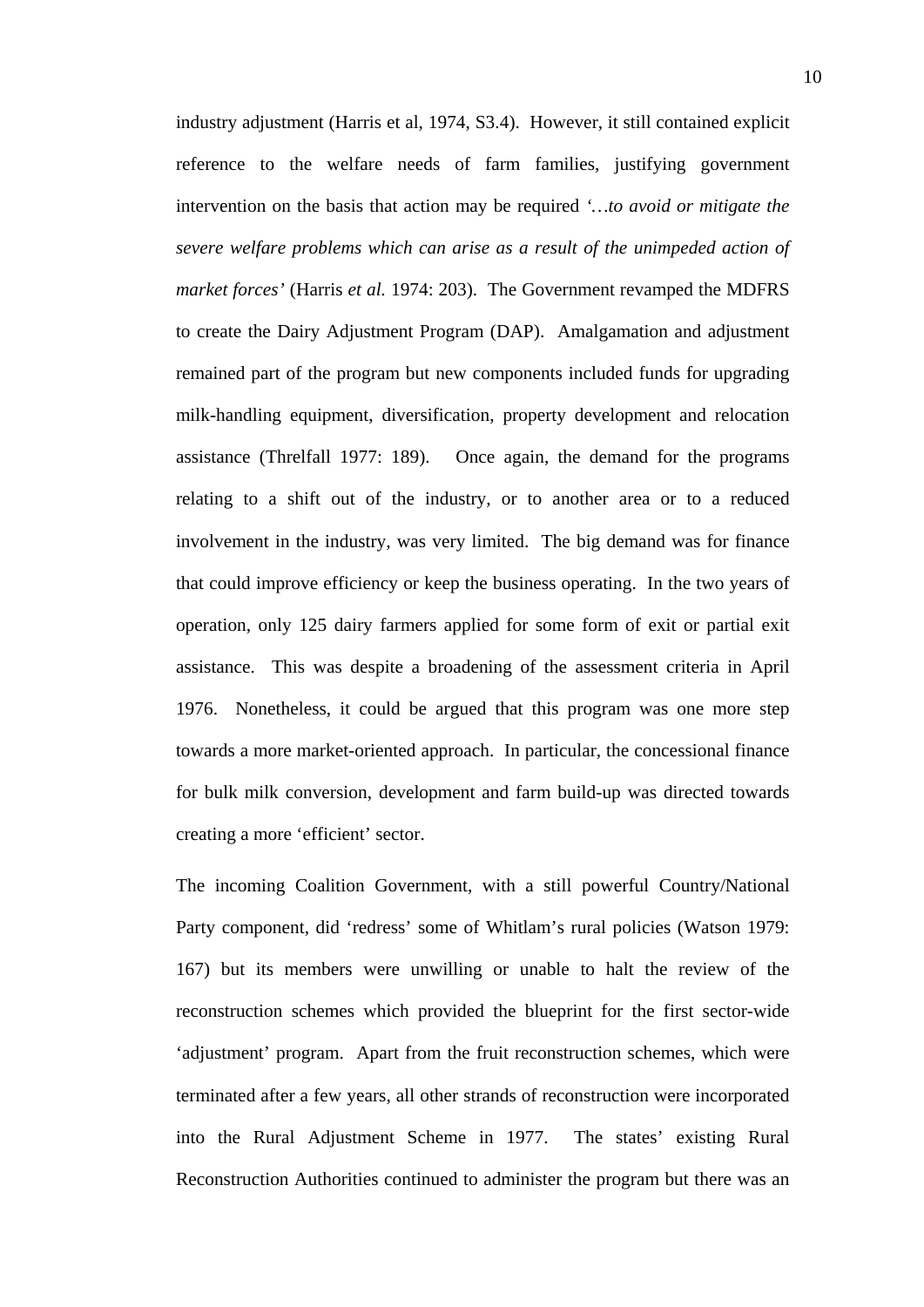extra incentive for the authorities to tighten their lending criteria and reduce debt write-offs (Threlfall 1977: 197). The provision of 'soft' finance remained, through the programs for debt reconstruction, farm build-up and farm development but the criterion of 'long-term viability' applied. Carry-on loans were available for specific areas/industries but only on a short-term basis. So the restrictions on finance increased slightly, as did the incentives for industry exit.

Rehabilitation loans (convertible to grants) were set at a maximum of \$5000 and a new welfare initiative, Household Support was set at a maximum of \$3000, amended to \$5000 in 1979 (Senate Rural and Regional Affairs and Transport References Committee 1994). The emphasis now was not so much on saving most farmers but on saving the viable farmer (IAC 1984: 18). The IAC, by now more openly neo-liberal, was given another opportunity to streamline the scheme when the Fraser Government commissioned it to review the RAS in light of perceived problems which resulted from the 1982 drought. Reporting to the new Hawke Labor government, the Commission doubted:

*that the gains to the community from providing adjustment assistance selectively to some farmers on the basis of "needs" outweigh(ed) the community costs involved in providing assistance in this way* (IAC 1984: ii).

The Commissioners believed that *'...many who have received assistance could have continued farming in the absence of the RAS'* (IAC 1984: iii). Worse still, the scheme could be just another opportunity for lobby groups to demand *'… poorly targeted and inappropriate assistance'* but at least it removed the pressure for: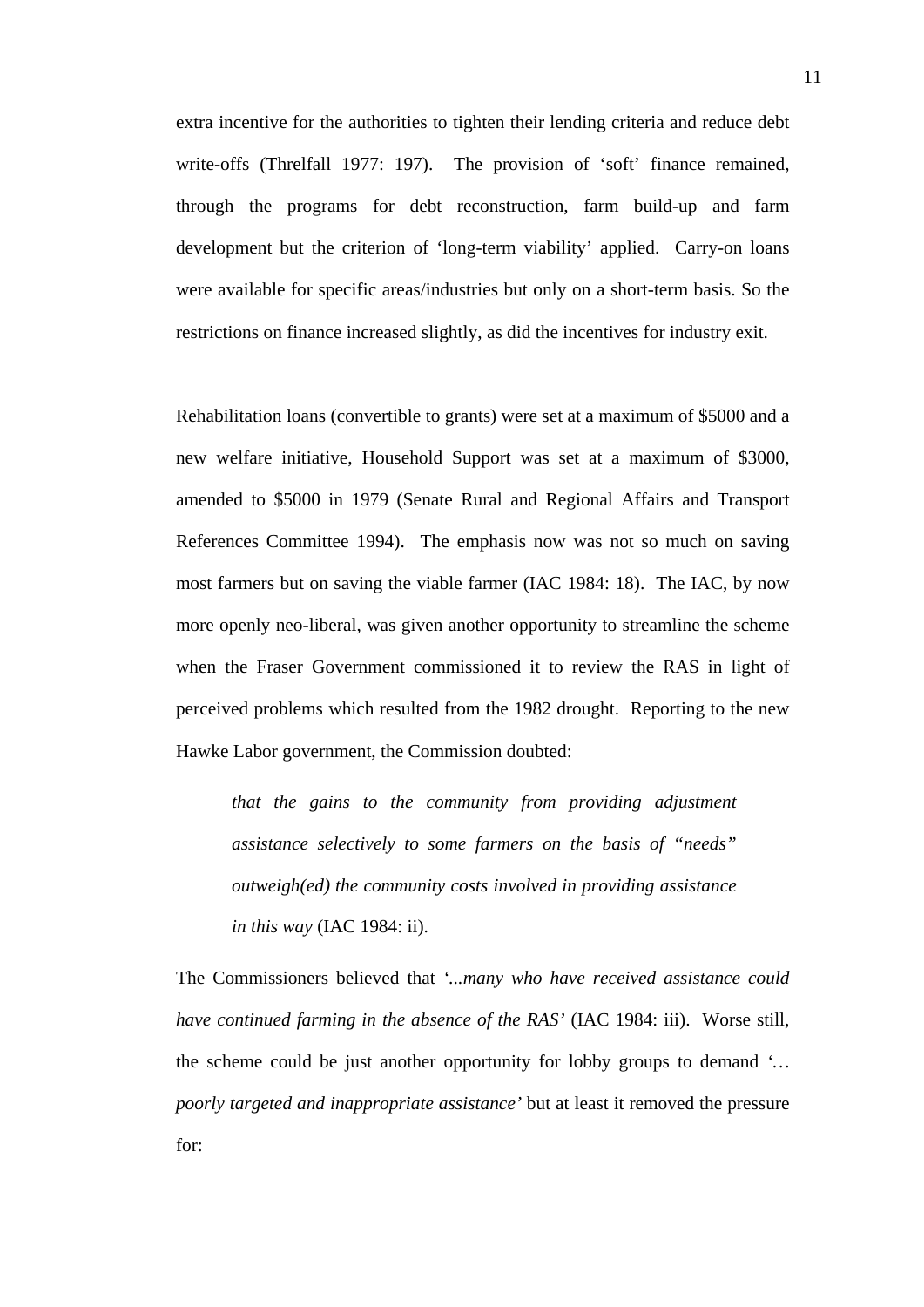*... more distortionary ad hoc measures, or for the retention of longstanding measures which have provided high levels of assistance to rural industries or have imposed costs on them* (IAC 1984: 70).

For the Commissioners, the Scheme was a way to prevent a return to rural fundamentalism and rent-seeking. The Report stated that the *'…Commission has reservations about the role of rehabilitation and household support in any ongoing program of adjustment assistance but concluded that due to the low uptake of these features of the scheme the 'effect on resource use is likely to have been minimal'* (IAC 1984: 69).

The Commission recommended: that access to the scheme be restricted; the preferred form of funding should be grants; as these would be cheaper to administer and would allow the recipients greater choice in spending the money; assistance should be provided to regional or industry 'black spots'; and there should be regular program reviews (IAC 1984: 72-73). All of these things were implemented, though not immediately. By the time the IAC report was released in 1984, it was received by the Federal Labor Government, which was receptive to 'market reforms', although the 1985 scheme introduced following the review did not change markedly from its predecessor. The carry-on program was dropped, on the grounds that this was a straight 'welfare' program. Rehabilitation assistance was increased to \$8000 and, although the Government was still to provide concessional loans via the states, the emphasis shifted to subsidising the interest on commercial loans (Senate Rural and Regional Affairs and Transport References Committee 1994: 3). The goals of the 1985 scheme had subtly shifted from maintaining viable farmers to a means by which *'…(G)overnment augments the capital market in encouraging the process of capital formation and*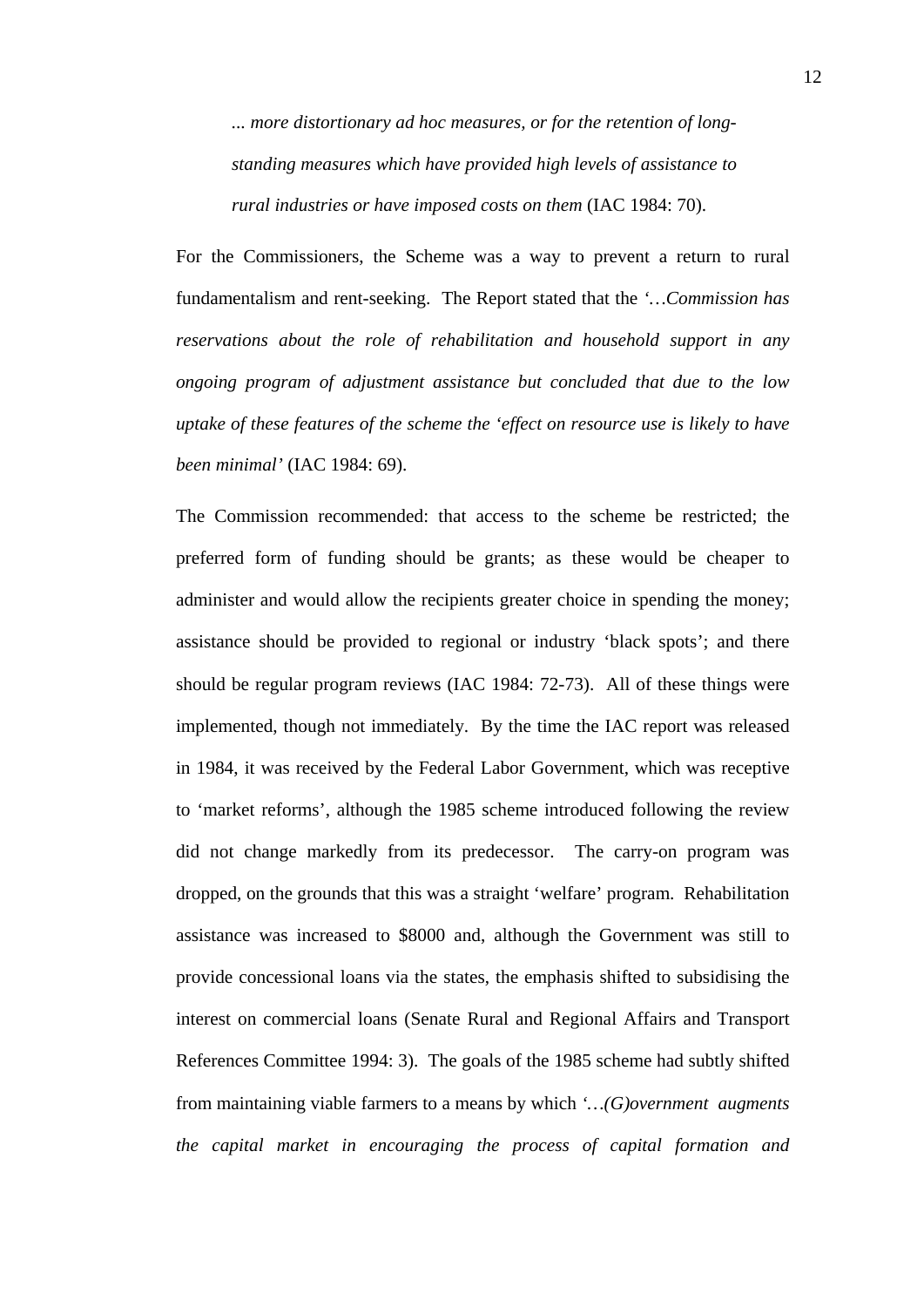*adjustment in the rural sector...'* (Coopers and Lybrand 1988: 2). The subsequent review of the Scheme, this time by Coopers and Lybrand W.D. Scott, suggested that RAS 1985 allowed unviable farmers to delay off-farm adjustment decisions too long, neglected other facets of adjustment, such as training, and spread the money too broadly so that assistance could often be too little and granted too late.

The objective of the resulting *States and Northern Territory Grants (Rural Adjustment Act) 1988* (RAS 1988), in line with Government's overall policy direction, was to:

*…improve the efficiency of Australian rural industry to enhance its international competitiveness and its potential to contribute to the national economy. ... The RAS was not aimed, at this period, at keeping farmers on the land, or propping up farm enterprises that were not viable* (Senate Rural and Regional Affairs and Transport References Committee 1994:6).

There were new programs to encourage skills acquisition, adoption of new technology and enterprise switching as assistance generally shifted to more indirect forms. Re-establishment grants increased to a maximum of \$34,635, and household support payments, set to match the unemployment benefit in 1985, were restricted to two years. The household support payments were intended to be offered as a grant for the first six months with payments received after that deducted from any subsequent re-establishment grant. The administering State authorities had the discretion to convert the loan to a grant and in some states this was done almost as a matter of course. The increased rehabilitation grants did lead to an increase in applications and approvals, but even in 1991, with approvals at an historic high, only about 0.3% of Australian farmers obtained re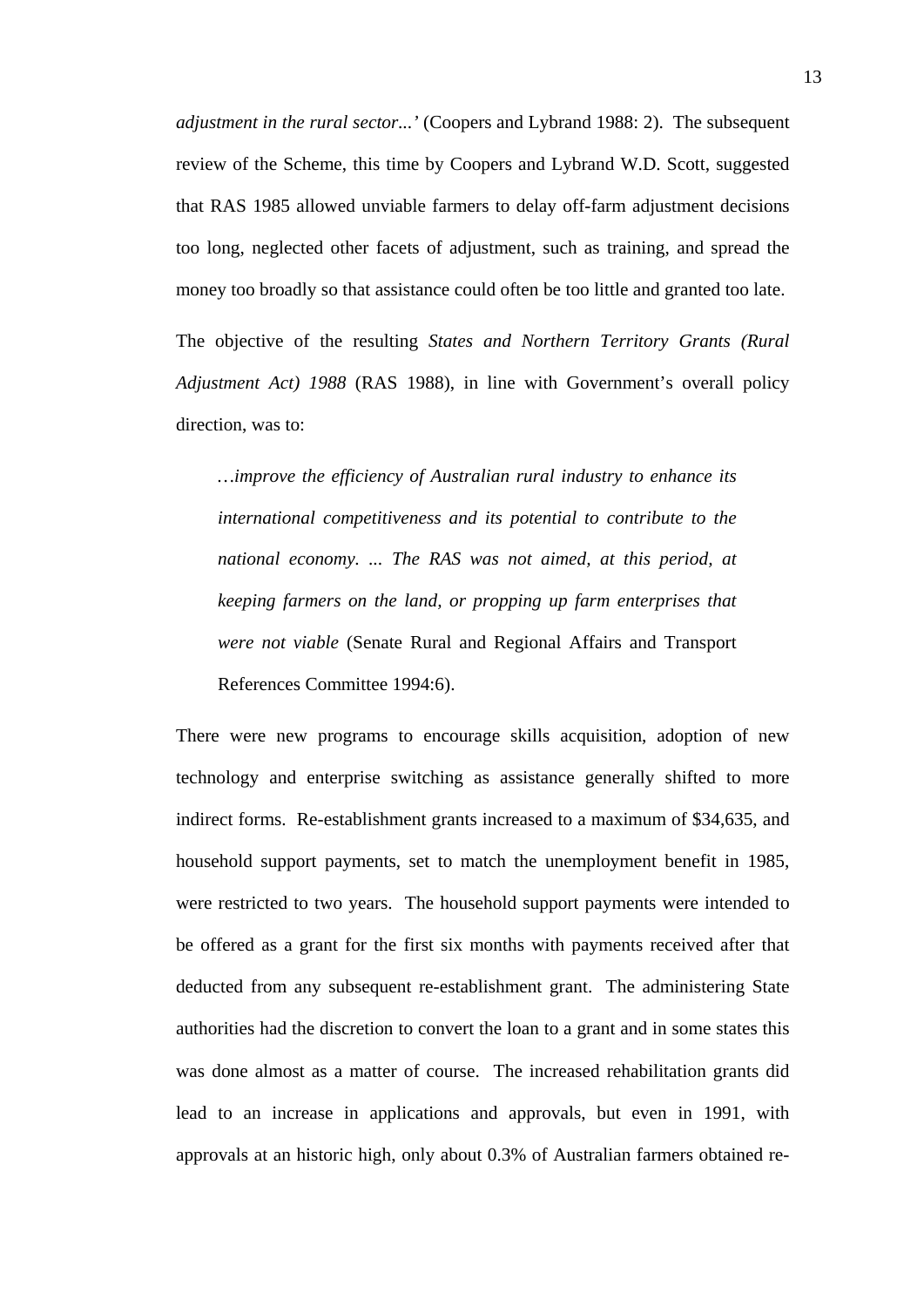establishment grants and in a decade (early 1980s on), only 1.2 per cent of all farmers were re-established. In something of a 'backslide', Debt Reconstruction with Interest Subsidy (DRIS) was introduced in 1991, largely in response to the emerging drought in parts of Queensland and New South Wales.

Following a review of the scheme, the replacement *Rural Adjustment Act 1992*  (RAS 92) contained the most sweeping changes so far, with the concessional loan component finally removed, though interest subsidies were to be available under the new categories of Exceptional Circumstances and the Farm Productivity program. Farm productivity money was to be used by farmers to increase the capacity, efficiency and sustainability of farms. Successful applicants had to be viable and have formal property plans. Other programs to boost productivity, training grants of up to \$500 and professional advice subsidies, were to increase the managerial and technical skills of producers. There was provision for land trading, whereby state authorities could buy and sell land to speed up the process of amalgamation, or even to retire land from agricultural production. This was rarely used except in Western Australia.

Re-establishment grants were retained with a maximum of \$45,000 and there were also grants for professional re-location advice. Successful re-establishment applicants had increased from about 50 in 1984 to more than 400 in 1994, though this was still only about 0.3 per cent of all farmers at that time. On the administrative front, the Commonwealth increased its control and established a supervisory body. In 1994, of the eight members on Rural Adjustment Scheme Advisory Council (RASAC), only two were farmers, with one representing the NFF and the other also working as a rural counsellor (Senate Rural and Regional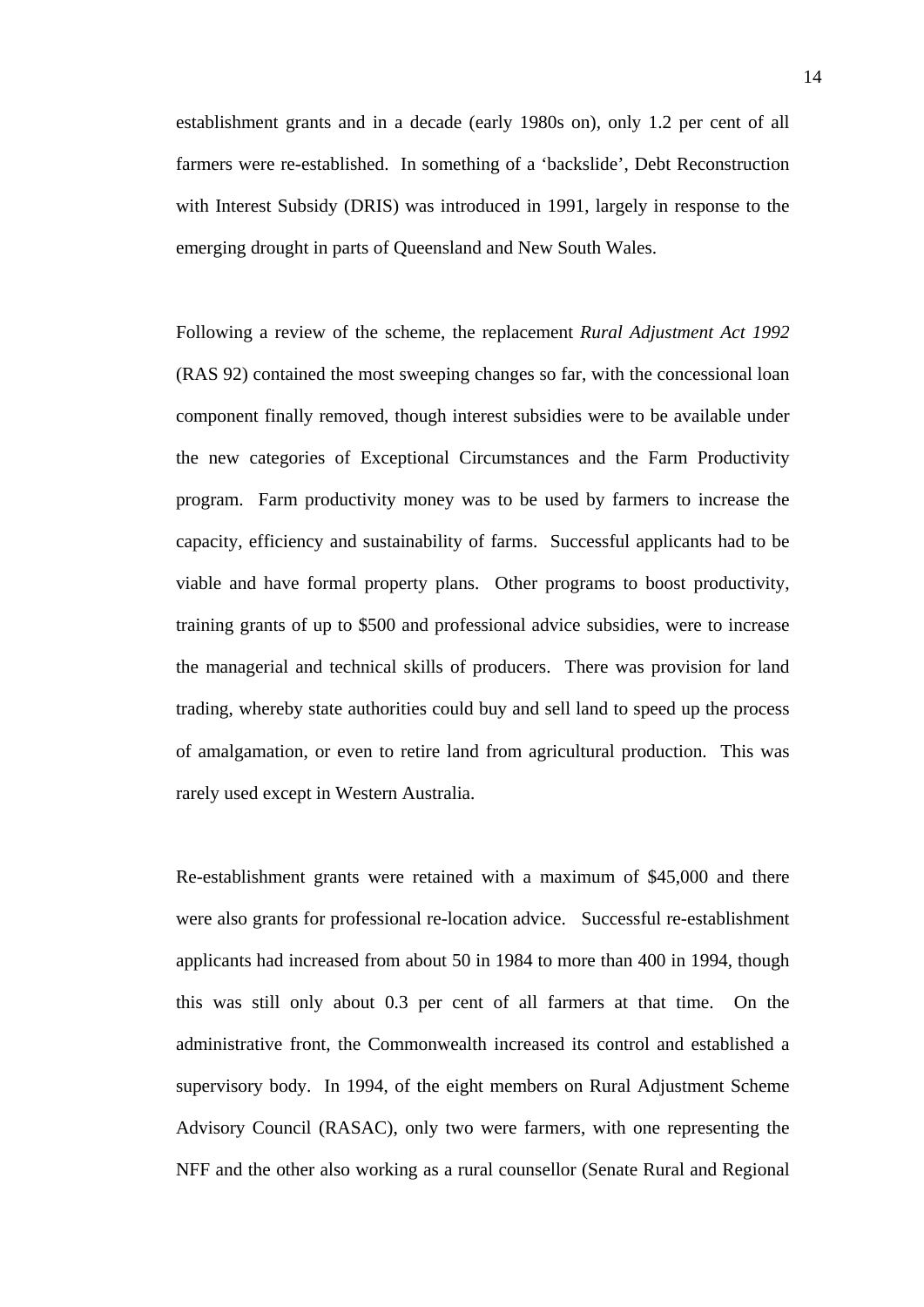Affairs and Transport References Committee 1994: 9). The scheme was intended to promote better financial, technical and management performance from the farm sector; provide support to farmers who have prospects of sustainable long-term profitability with a view to improving the productivity of farm units; and provide that support in a way that ensures that the farmers who are supported become financially independent within a reasonable period (Senate Rural and Regional Affairs and Transport References Committee 1994: 9). Recipients of aid were effectively being put on notice.

With the 1992 changes, household support was hived-off into a stand-alone Farm Household Support (FHS) Scheme to be administered by the Department of Social Security on an agency basis. The FHS scheme provided income support at the level of the unemployment benefit for up to two years. The first nine months of payments were on the basis of a grant with subsequent payments repayable to the Commonwealth at commercial rates of interest. Although the scheme built on the approach taken with the household support component of RAS 1988, the explicit nature of the loan arrangements attracted a great deal of criticism (Botterill 2003a: 19-21). The Democrats moved unsuccessfully to amend the legislation in the Senate to make the payment a grant rather than a loan (Lees 1992, p5465). Democrat spokesman, Senator John Woodley voiced a common criticism of the scheme when he stated in February 1995 that Farm Household Support recipients were:

*…among Australia's worst off farmers, and they are being penalised for not being able to sell up their properties and get out of farming altogether. Given the situation in rural Australia at the moment, farmers in many parts of Australia would be lucky to*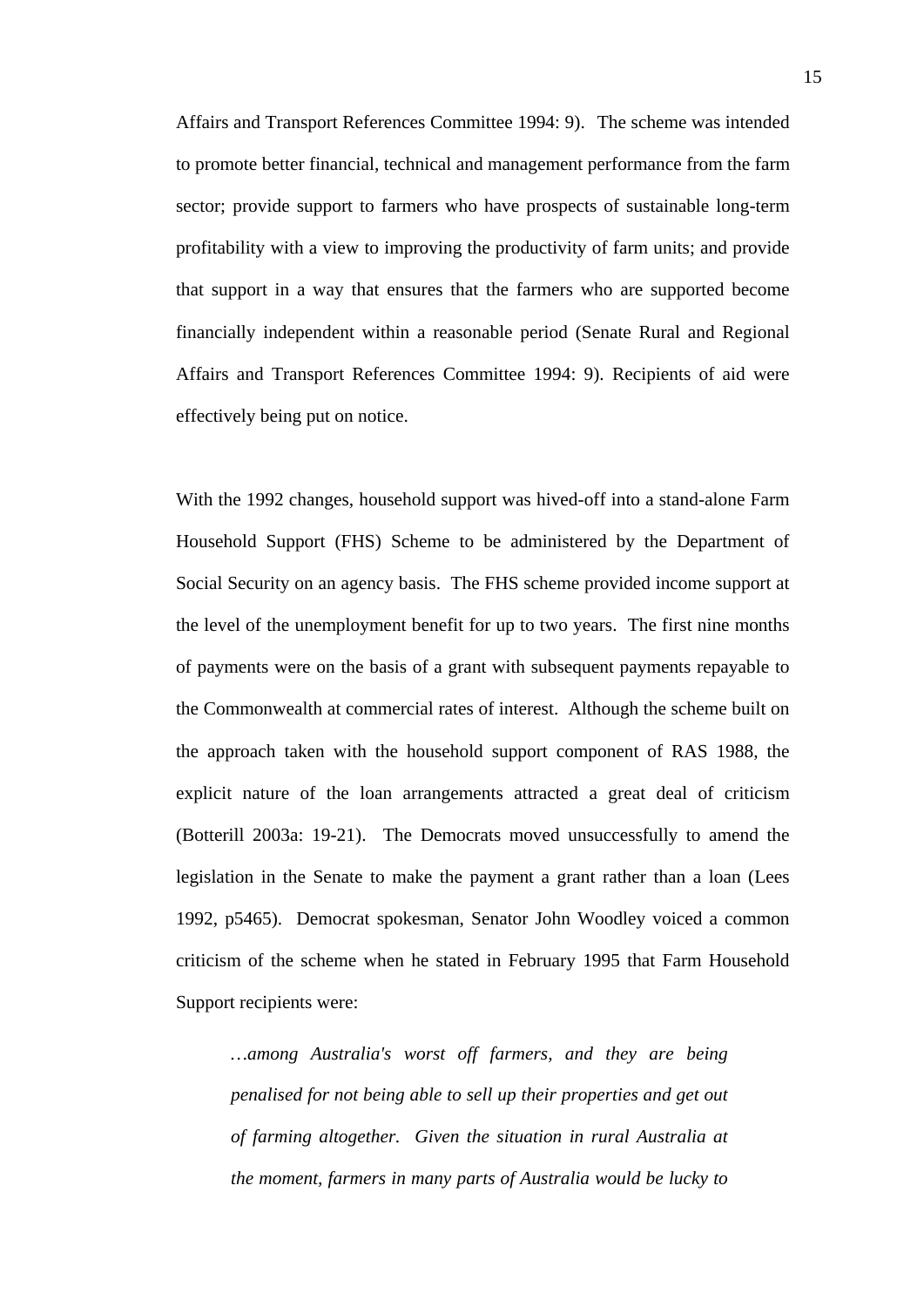*give their farms away, let alone to sell them. In spite of this, these people are ... going to have to repay a debt to the Commonwealth. It is a debt accumulated while they were basically living in poverty; a debt on which the government will charge a commercial interest rate. ...since the object of farm household support payments is solely to cover the day-to-day living expenses of totally destitute farm families, the payments should be made as a grant.* (Woodley 1995)

In 1994, the FHS legislation was amended to provide for the introduction of a drought relief payment. This was a welfare payment for farmers experiencing extreme, or 'exceptional circumstances', drought conditions. In a departure from the structural adjustment philosophy of FHS and the broader National Drought Policy, this payment was not tied to either farm viability or industry exit.

Under RAS 92, the federal government, in conjunction with some state governments, also introduced Regional Adjustment Strategies. The Rural Adjustment Scheme Advisory Council had identified up to 23 regional and industry 'black spots' in rural Australia (Queensland Department of Primary Industries 1994: 2). According to a draft report on one black spot, South West Queensland:

*... it is estimated that 40 per cent of all properties are of marginal size in terms of their carrying capacity and ability to generate positive cash flows. The situation becomes worse during times of low wool prices* (Queensland Department of Primary Industries 1994: 11).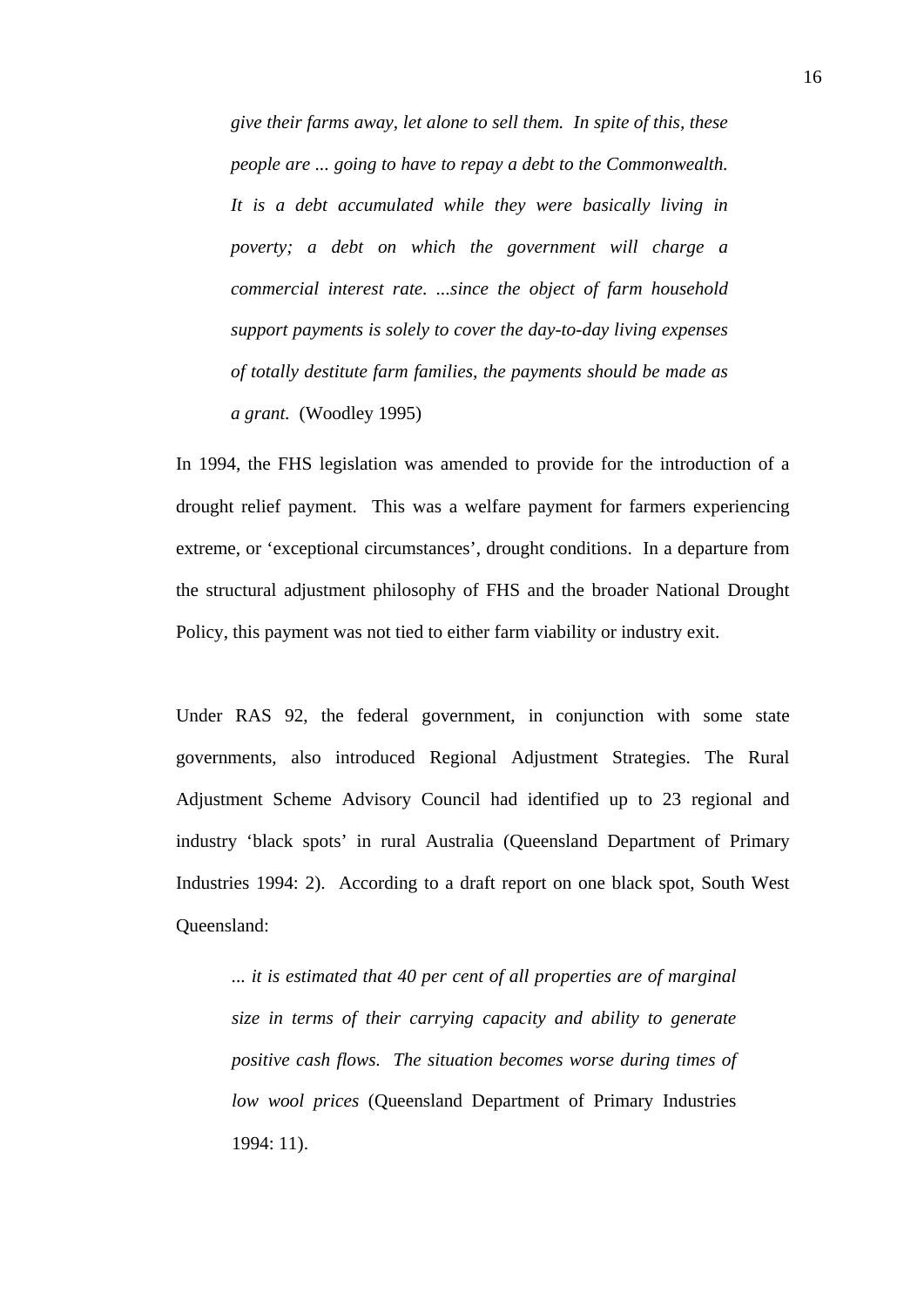Landholders in such black spots could get up to \$90,000 for re-establishment purposes, this being closer to the (1994) price of a house in a major centre (Queensland Department of Primary Industries 1994: 17). The idea was to promote rapid and extensive adjustment, thereby eventually reducing demands on governments from landholders in these regions.

#### **Agriculture Advancing Australia**

In 1996, the Rural Adjustment Scheme was again reviewed. The inquiry found that *'..RAS 92 is not appropriate to the adjustment needs of Australian agriculture in either today's business environment or that expected in the next century*' (McColl *et al.* 1997: ix), stating that '…*RAS 92 has generally addressed symptoms rather than causes*' (McColl *et al.* 1997: 118). In September 1997, the Minister for Primary Industries and Energy, John Anderson, announced the Agriculture Advancing Australia (AAA) package. Although presented as a new approach, AAA represented an incremental development of the approach taken by RAS 92. Its objectives were:

- to help individual farm businesses profit from change;
- to provide positive incentives for on-going farm adjustment;
- to encourage social and economic development in rural areas; and
- to ensure the farm sector had access to an adequate welfare safety net (Anderson 1997).

The welfare component of the 'exceptional circumstances' provisions of the Rural Adjustment Scheme, which had been central to the delivery of drought relief to farmers, was moved into a new exceptional circumstances relief payment and, in 1999, Commonwealth and State Ministers agreed that *'…the purpose of*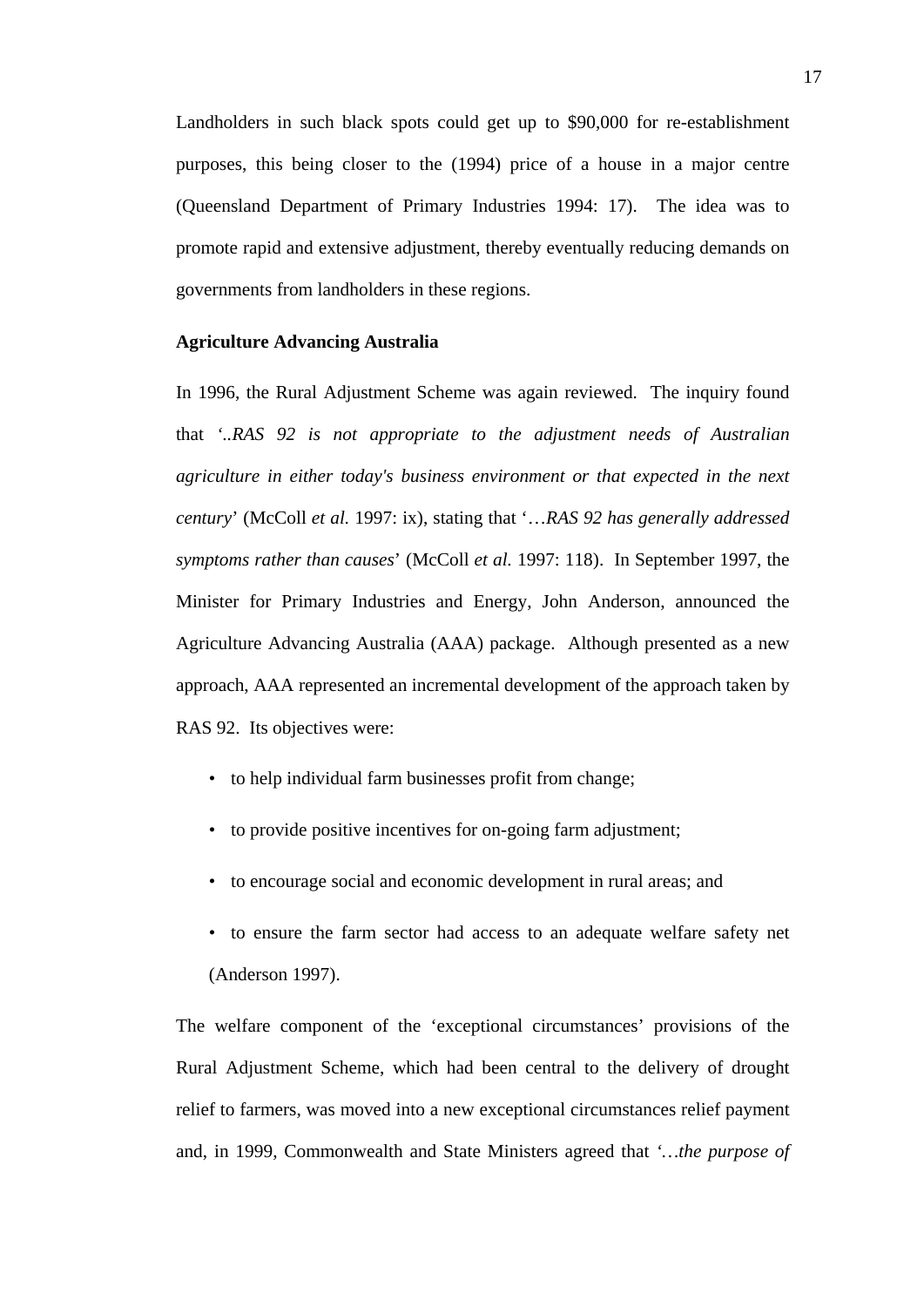*EC [exceptional circumstances] assistance is moving away from business support (through the phasing down of interest rate subsidies) with a greater resultant emphasis on EC as a welfare measure (family income support)'* (ARMCANZ 1999: 60). For details of the evolution of the exceptional circumstances program and it relationship to drought policy, see Botterill 2003b. As we write, the National Drought Policy, of which the exceptional circumstances program is a central component, is under review by the Commonwealth government.

Under the new Farm Family Restart program, the normal re-establishment grants stayed at a maximum of \$45,000 but the assets test was liberalised. The income support measure allowed those in trouble 12 months to assess their options, before having to make a decision. There was an increased emphasis on indirect assistance, with money designated for research into climate and decision support tools, thereby presumably making farmers more self-sufficient because of better management practices. The Farm Family Restart Scheme was subject to a review in 2000 which, like other reviews before it, was very sceptical about the efficacy of re-establishment grants. The review found that 79 percent of farmers who took re-establishment grants would have left farming anyway (O'Neil *et al.* 2000: i). It also reported that *'…the overwhelming majority of farmers in receipt of income support indicated that the availability of the [re-establishment] grant would not influence them to leave the farm'* (O'Neil *et al.* 2000: iv).

### **Reviewing the Rural Adjustment Programs**

The direct impact of the government programs on overall adjustment in rural industries has been very limited. Over the last 33 years, governments have funded only a small percentage of 'industry exits' with most adjustment being driven by 'autonomous' responses to socioeconomic factors. Similarly, most of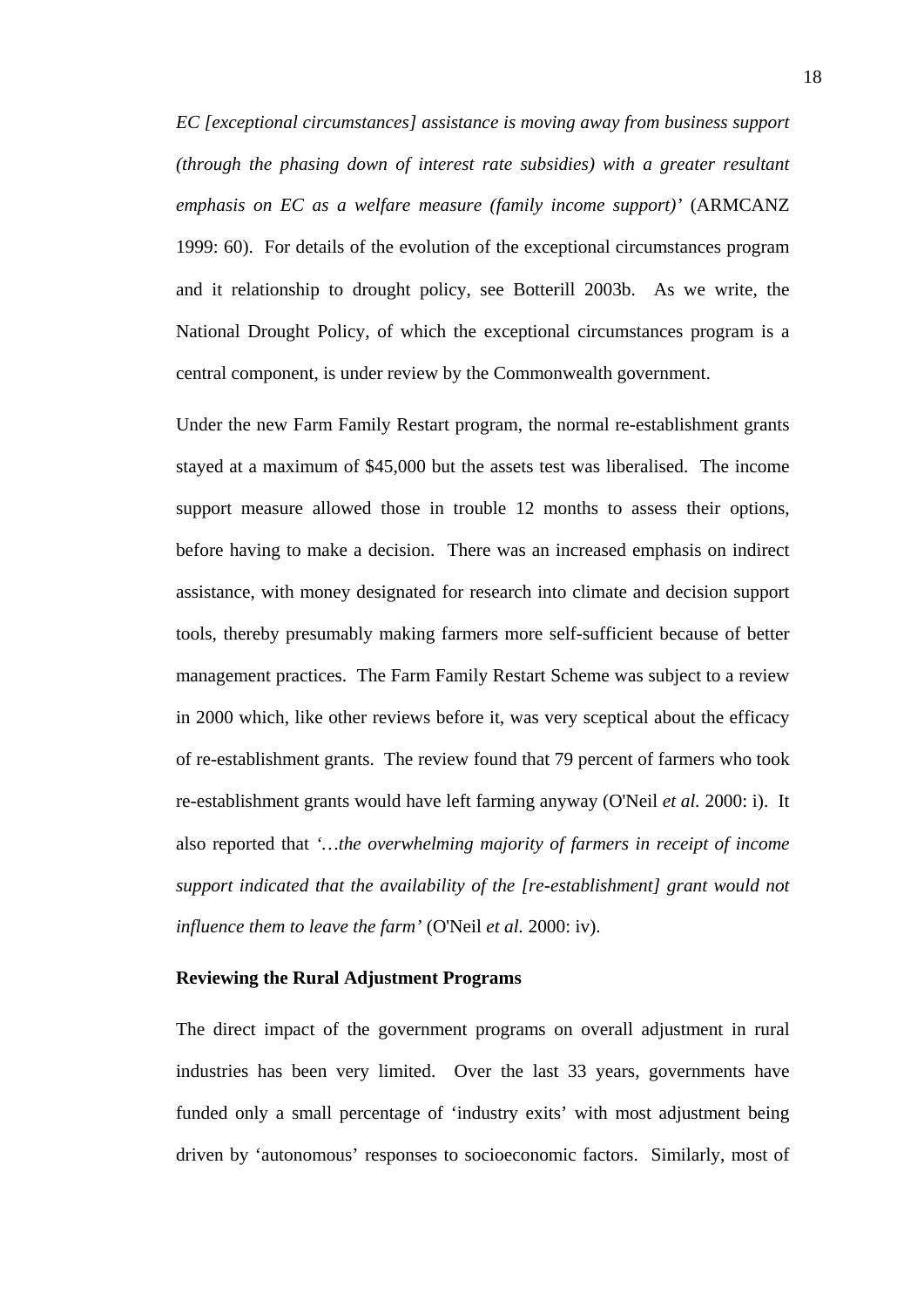the production and business re-structuring amongst the remaining agricultural firms has been funded by commercially obtained and priced capital rather than from government subsidised finance. In addition, rural adjustment schemes appear to be rather inequitable, with other sectors having to accept major change with little or no adjustment funding. For example, according to Stayner (1994: 2):

*Both the number and the percentage of jobs shed in some major manufacturing sectors have been much higher than in farming. The basic metal products industry shed over four times as many jobs (between 1974 and 1992), while the TCF (textile, clothing and footwear) industries shed about seven times as many, which represented 43 per cent of its workforce. The closure of Nissan's plant in Melbourne in 1992 may even have matched job shedding on Victorian farms over the entire seventeen year period.* 

While some major manufacturing sectors were subject to plans which included some adjustment funding, programs were usually time-limited. Furthermore, the rural adjustment schemes are internally discriminatory in that they generally help the owners of property while rural workers, who are routinely and often quickly 'adjusted' in periods of drought and commodity price downturns, have usually had to fend for themselves. There are however, some arguments for different treatment of farmers.

Perhaps opening up of the economy and the lingering protection of EU and US farmers combine to adversely affect the rural sector, the sugar industry being a case in point. Therefore, it is argued, if other sectors benefit from this opening up, the adversely affected sector is entitled to some adjustment assistance. First,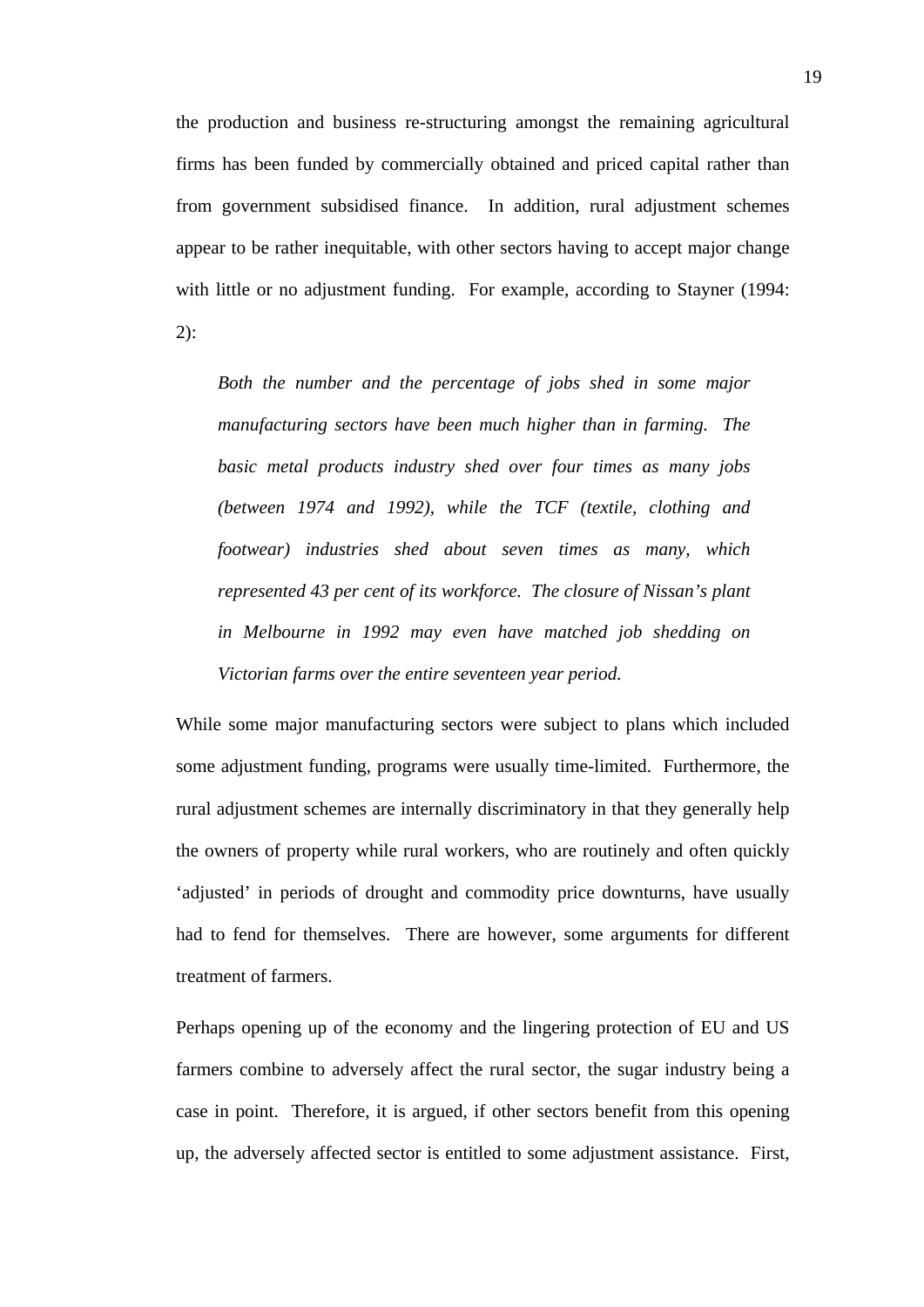not all rural industries are adversely affected by the economic 'reforms' and certainly not all of the time. Second, overseas competition may accelerate the economic treadmill for farmers but there is no full insulation from it in a capitalist economy, where there is no cost control. Rural adjustment is a long-standing trend in all developed economies and the adjustment rate in Australia is not that high, relatively speaking. In Canada, a country that has some similar historical and political features to Australia, farm numbers fell from 632,000 in 1951 to 318,000 by 1981 (Gertler & Murphy, 1986: 245), almost a 50 per cent 'loss', compared with a 14 per cent decrease in farm business numbers during the same period in Australia. In France, where agricultural protection is extensive, total farmer and farm worker numbers fell by almost 60 per cent from 1960 to 1990 (European Communities Commission, 1993: 11) compared with a 23 per cent drop in total farmer and farm worker numbers in Australia in the same period.

On the socio-cultural front it can be argued that farmers are different in that the workplace is also a home and part of a way of life and those people who 'cannot continue' need more than usual help to adjust to a complete change in their lives (Catholic Social Justice Commission cited in Senate Rural and Regional Affairs and Transport References Committee 1994: 42). In addition, family proximity and expectations and the reinforcing stereotyping of farmers and their roles in Australian culture and economy make it additionally difficult for farmers to leave agriculture. There is, however, no substantial evidence that farmers are more disadvantaged by leaving an industry than are other 'displaced' workers. A postexit survey of former dairy-farmers suggested that their average income increased over a three year period (BAE, 1975: 36). More recently the review of the Farm Family Restart Scheme found that of those farmers who took re-establishment grants, 71 percent took up residence in the same postcode area after exit (O'Neil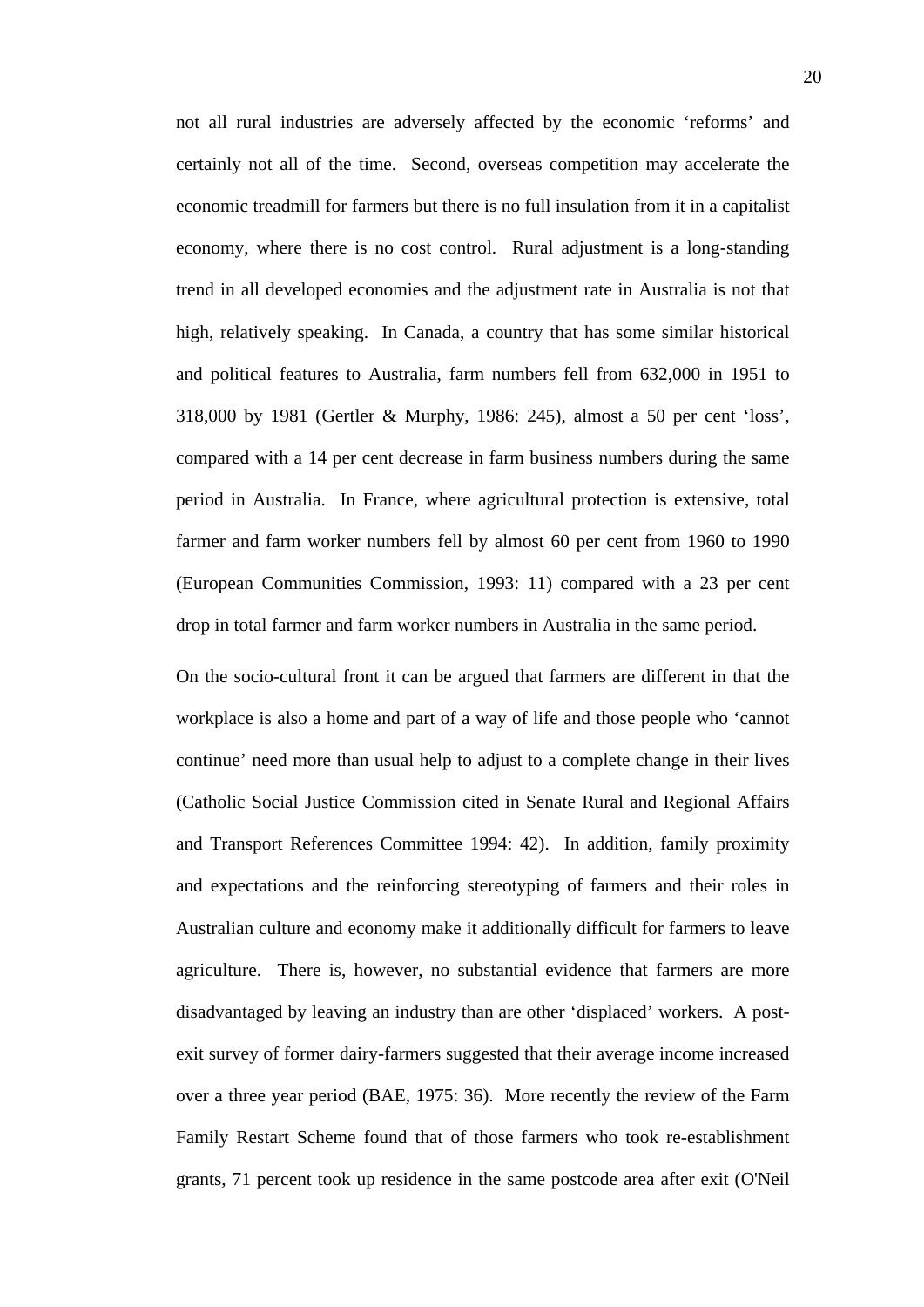*et al.* 2000: i), suggesting that social ties had been preserved. While some leave with little because of debt, most leave with considerable capital. More importantly, in popular discussion of rural adjustment there is often an implication that all those who leave the land do so reluctantly, whereas at least some are seeking greater economic and social opportunities.

Despite the weakness of these various arguments for 'special treatment', politically astute governments know that rural mythology still has some power, especially in the post-Hanson era. Hence, there is a need to subscribe, at least to some extent, to that mythology and to appear to alleviate the sufferings of the 'salt of the earth'. In addition, there has been a genuine concern about rural poverty. One assumption, underlying the schemes has been that farm poverty is the result of slower than optimal rates of adjustment. This was the conclusion of research undertaken into farm poverty as part of the Henderson Inquiry in the 1970s which recommended that adjustment assistance was the appropriate mechanism for addressing low incomes (Henderson 1975: 185). Secondly, Australia's general welfare safety net does not cope well with the needs of the self-employed or the asset-rich but income-poor, particularly since the introduction of assets testing in the 1980s. Providing equitable access to welfare support for farmers has been an ongoing concern to policy makers (see for example, Senate Rural and Regional Affairs and Transport References Committee 1995).

On the other hand, aware of the close ties between the farm business and the farm family, policy makers have been concerned that income support may provide a *de facto* subsidy to otherwise unviable farm businesses, thereby slowing the adjustment process. By incorporating household support in rural adjustment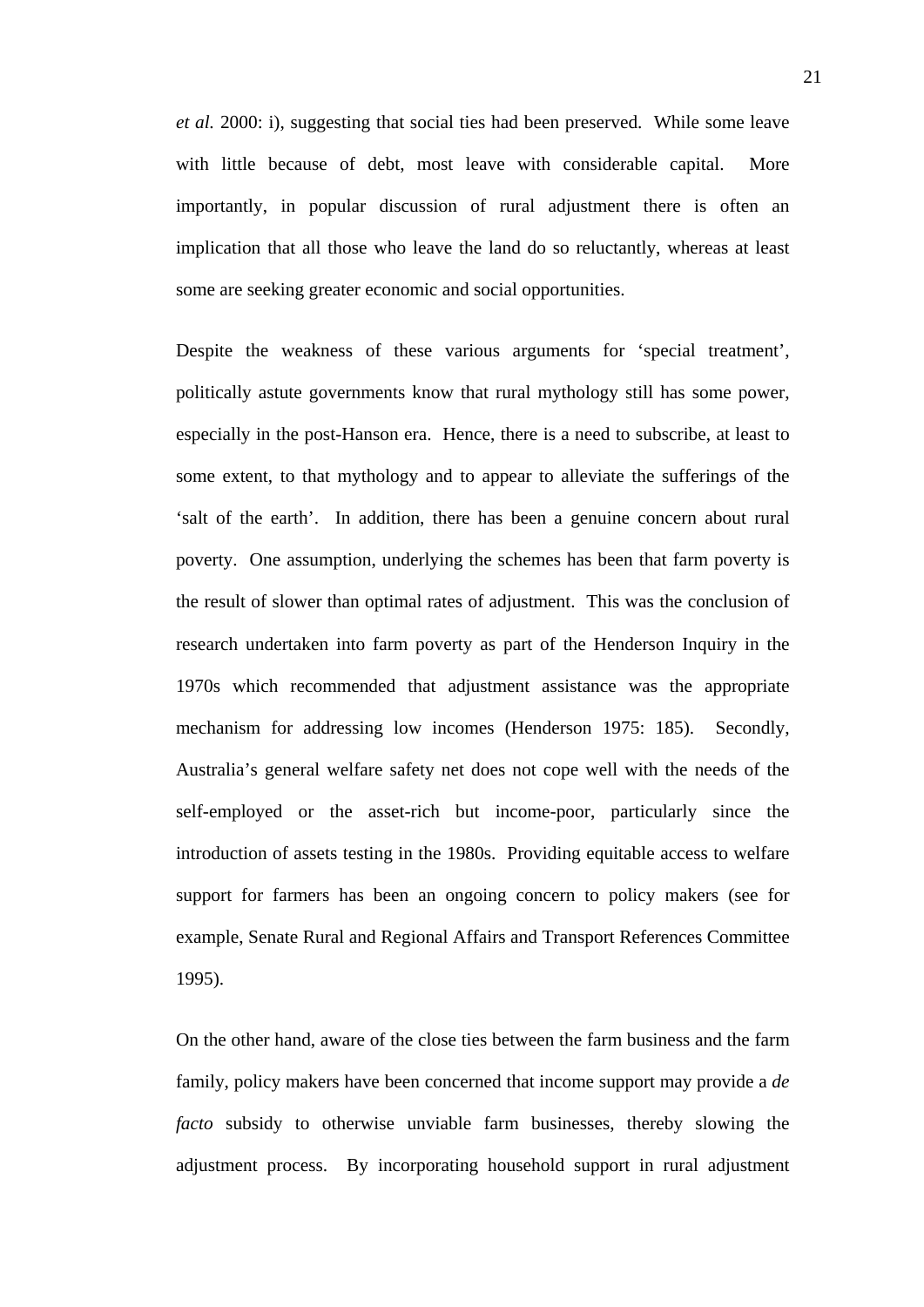packages, attempts have been made to align the objectives of welfare support with the broader industry adjustment goal. For example, the Objects of the *Farm Household Support Act 1992* were:

- (a) to provide financial assistance to farmers who are unable to meet day-to-day living expenses and cannot obtain commercial loans; and
- (b) to provide a financial incentive for such persons to leave farming. (Farm Household Support Act 1992, Section 6)

These clearly place the purpose of the legislation as facilitating structural adjustment rather than purely delivering welfare support.

Rural adjustment programs may have helped wean farmers off various forms of assistance, which had been described in the early 1970s as 'a bewildering array of policy instruments' (Throsby 1972: 13). Adjustment and exceptional circumstances assistance were seen as the *'... least of a range of policy evils'* (Musgrave quoted in Senate Rural and Regional Affairs and Transport References Committee 1994: 1). In the 30 year period from 1971, the rural sector was almost entirely deregulated. The Whitlam Government reduced dairy subsidies, cut tariffs, briefly removed the super-phosphate bounty (later reinstated) and tried to alter the wheat marketing arrangements. It also created the Industries Assistance Commission which was to subsequently review many of the assistance schemes. While the Fraser Government reversed some policies it did not succeed in halting the clamour for market reforms and indeed the government backbench nurtured some keen rationalists. The real work in dismantling assistance measures was undertaking by the Hawke Government. State governments, albeit reluctantly in some cases, were to eventually follow suit. Since then, nearly all statutory marketing arrangements have been removed, while various marketing boards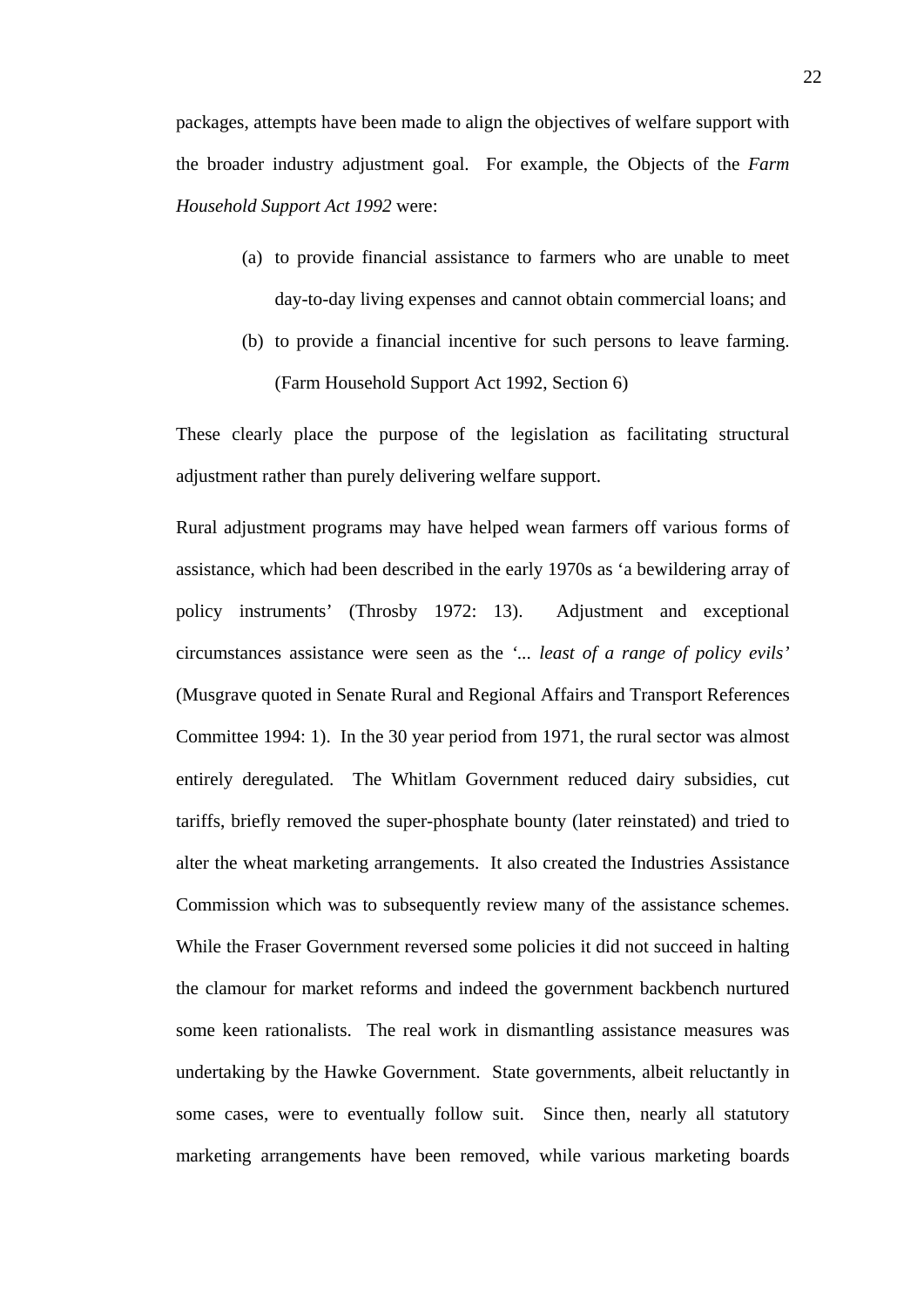have been turned into cooperatives or fully privatised. Structural adjustment has continued apace, so that there is now a core of farmers, perhaps 20 percent, who produce 70-80 percent of the output and who will eventually control the most productive land.

#### **Conclusions**

Australia's rural reconstruction/adjustment schemes provide a good barometer of the overall policy approach being applied to agricultural policy over time. From the 1940s, farm incomes were an explicit focus of rural policy, which was highly interventionist and government support was provided on an *ad hoc* basis largely in response to industry requests. By the 1970s, rural policy was being formulated in the context of economy wide policy and was moving away from industry-byindustry support. The rural policy green paper and the formation of the Industries Assistance Commission signalled the injection of increased economic rationality into the policy debate (Warhurst 1982). This trend continued through the 1980s and 1990s as statutory marketing schemes were dismantled, regulation removed and, as a result of general macro-economic policy, the sector was further exposed to the international economy. As neoliberal economic principles were embraced by the Hawke and Keating governments, successive versions of the rural adjustment scheme were more sharply focused on farming as a business. The replacement of the Rural Adjustment Scheme with the AAA package did not greatly alter the underlying philosophy of farm support, the major exception arguably being the refocusing of the exceptional circumstances program towards welfare support in 1999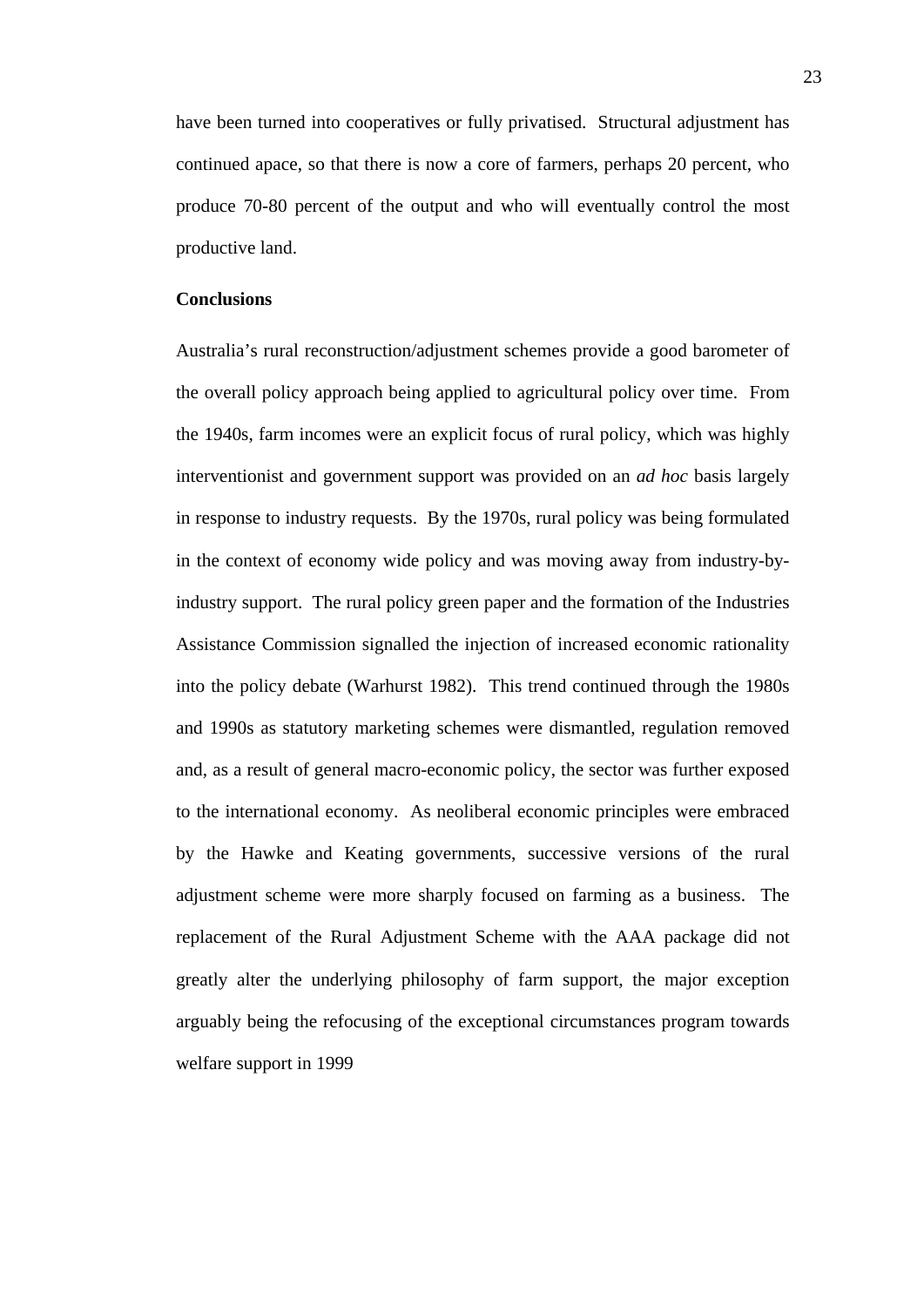In spite of the incremental, though sometimes sporadic development of rural adjustment policy along the neoliberal path, concerns about the welfare of farm families continued to be raised and programs which were designed to facilitate farm business adjustment also contained measures to alleviate personal hardship. The rationales for including welfare components in what are essentially industry policy measures rested on an amalgam of arguments relating to equity, agrarian sentiment and economic theory. Across the developed world, farmers continue to attract, and exploit, general public sympathy for agriculture as a fundamental and 'special' activity (Botterill 2004). This can reveal itself in justifications for intervention that encompass arguments that the difficulty farmers face is beyond their control, that it is the result of previous government policy, that adjustment will result in poverty and social dislocation, that adjustment is proceeding at a sub-optimal rate due to market failure and so on. This provides a potent mix in support of government intervention, particularly in times of drought when a largely uninformed media arouses public sympathy through iconic images of rural hardship (Wahlquist 2003), or when populist politics in the regions is electorally significant.

In 1997, then Minister for Primary Industries and Energy John Anderson (1997) argued that

*In the past, the interrelationship between rural welfare and business policy objectives has not been fully appreciated. In a sense, the integration of family life and welfare with the management of the farm business has been taken for granted. This interrelationship needs to be recognised in addressing the welfare*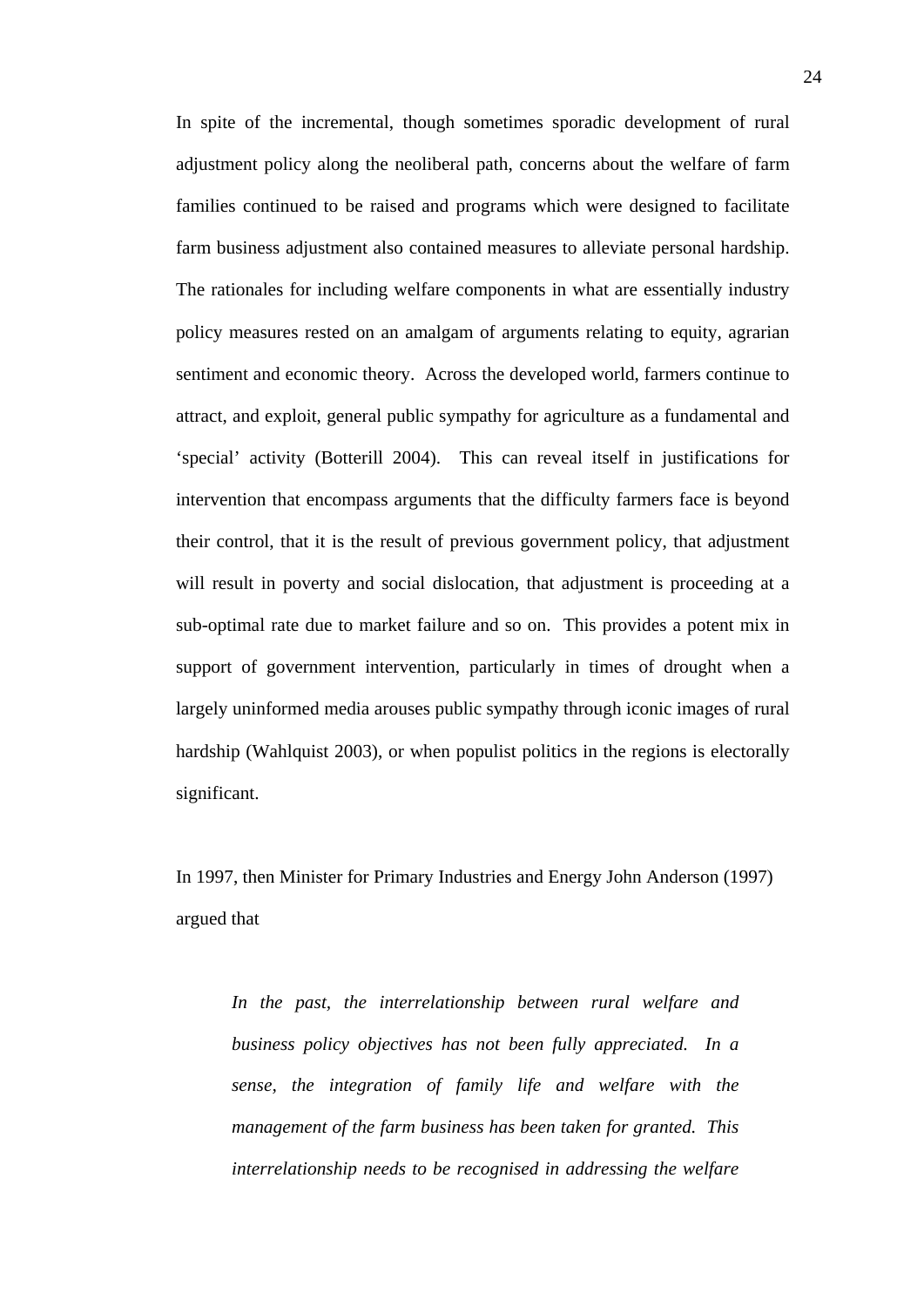*needs of farming families. It is imperative if we are to ensure the current transition in outlook from the family farm to the family farm business runs to a successful conclusion. This means that welfare measures need to be distinct from measures targeted at improving the profitability of farming businesses.*

This statement underlines both the shift in direction that governments have been attempting over the past three decades as well as the residual sensitivity within what is essentially an industry portfolio, to the welfare consequences of policy. While the neoliberal approach has influenced the direction of rural adjustment policy in Australia incrementally, it is clear that agrarian sentiment and political pragmatism continue to ensure that rural adjustment programs in Australia will contain a welfare component.

#### **References**

Agriculture and Resource Management Council of Australia and New Zealand (ARMCANZ) 1999 *Record and Resolutions: Fifteenth Meeting Adelaide 5 March 1999*, Commonwealth of Australia, Canberra

Anderson, J 1997 *Farm Household Support Amendment (Restart and Exceptional Circumstances) Bill: Second Reading Speech* House of Representatives Hansard 2 October 1997

Anon. 1967 'Milking the Australian Economy', *Current Affairs Bulletin*, 39 (13): 195-207

Bureau of Agricultural Economics (BAE) 1971 *Debt reconstruction and farm adjustment*, Bureau of Agricultural Economics, Canberra

Botterill, L 2001 "Rural Policy Assumptions and Policy Failure: the Case of the Re-establishment Grant" *Australian Journal of Public Administration* 60(4): 13- 20

Botterill, L 2003a *Government Responses to Farm Poverty 1989-1998: The Policy Development Process,* Rural Industries Research and Development Corporation Publication No 02/163 Canberra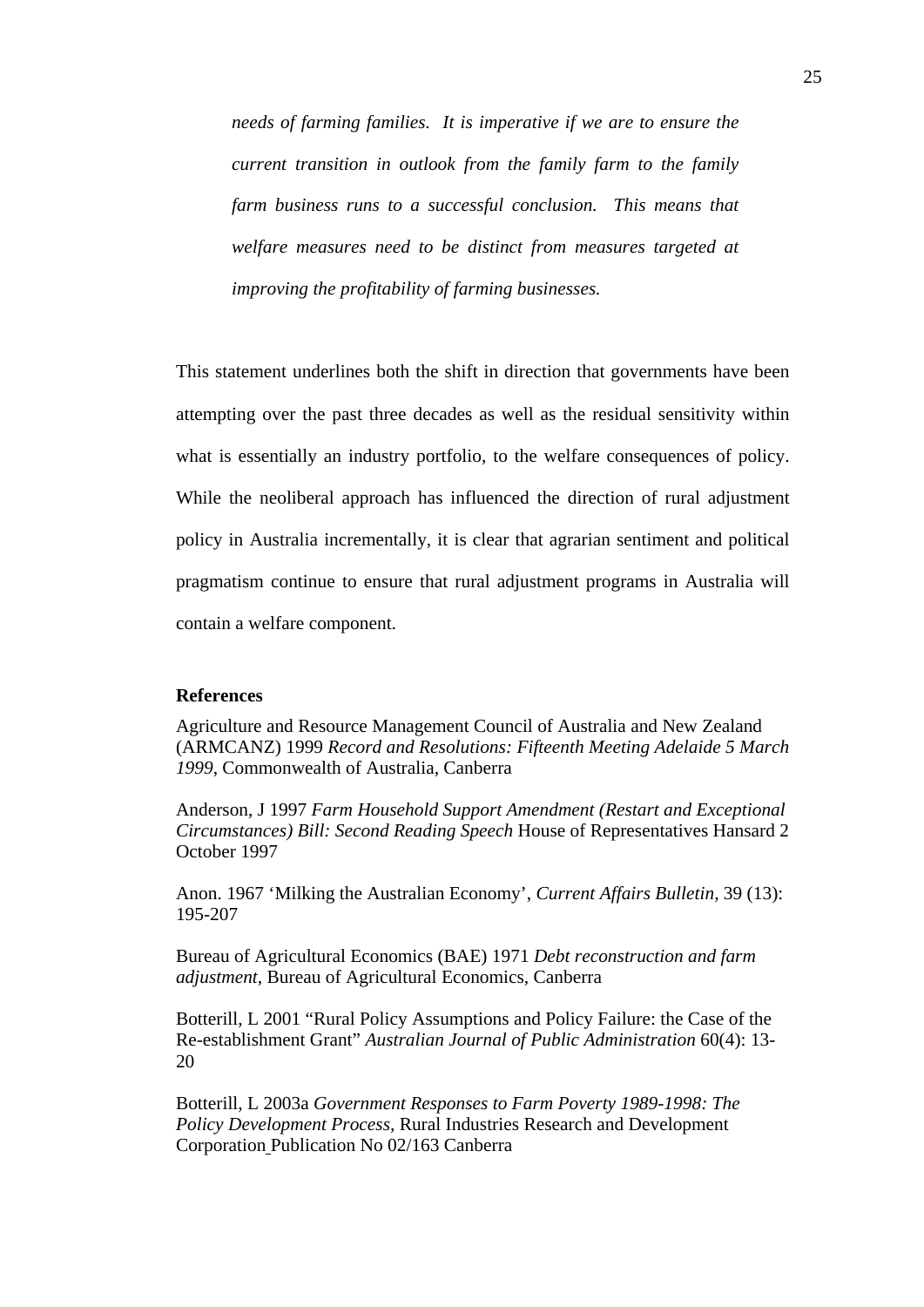Botterill, L 2003b 'Uncertain Climate: The Recent History of Drought Policy in Australia' *Australian Journal of Politics and History* 49(1): 61-74

Botterill, L 2004 'Valuing Agriculture: balancing competing objectives in the policy process, *Journal of Public Policy* 24(2): 199-218

Callaghan, A & A Millington 1956 *The Wheat Industry in Australia*, Angus and Robertson, Melbourne

Campbell, K 1964 'Agricultural Adjustment in a Changing Economy', *The Journal of the Institute of Agricultural Science* 30(3): 159-165

Casey E 1994 Letter to South West Landholders, Department of Primary Industries, Brisbane, December 22

Chifley, JB 1946 *A Rural Policy for Post-War Australia: A Statement of Current Policy in Relation to Australia's Primary Industries*, Commonwealth Government, Canberra

Commonwealth Government 1949 *The Farmer was a Fighting Man*, Commonwealth Government, Canberra

Connors, T 1970 'Closer Settlement Schemes', *Australian Quarterly* 42 (1): 72- 85

Coopers and Lybrand 1988 *Consultant's Report on the Review of the Rural Adjustment Scheme*, Coopers and Lybrand, Sydney

Davidson, B 1981 *European Farming in Australia: an Economic History of Australian Farming*, Elsevier Scientific Publishing Company, New York

European Communities Commission 1993 *Our Farming Future*, ECC, Brussels

*Farm Household Support Act 1992* Act No. 241 of 1992

Gertler, M & T Murphy 1986 'The Social Economy of Canadian Agriculture: Family Farming and Alternative Futures', in *Family Farming in Europe and America*, (eds) Galeski B and Wilkening E, Westview Press, Boulder

Gow, J 1993 *A Public Choice Perspective of the Rural Adjustment Scheme*, Masters Thesis, Department of Economics, University of New England, Armidale.

Gruen, F 1986 *A Quarter of a Century of Australian Agricultural Economics: Some Personal Reflection*, Centre for Economic Policy Research, Australian National University

Harris, S, J Crawford, F Gruen & N Honan 1974 *The principles of rural policy in Australia: a discussion paper,* Australian Government Publishing Service, Canberra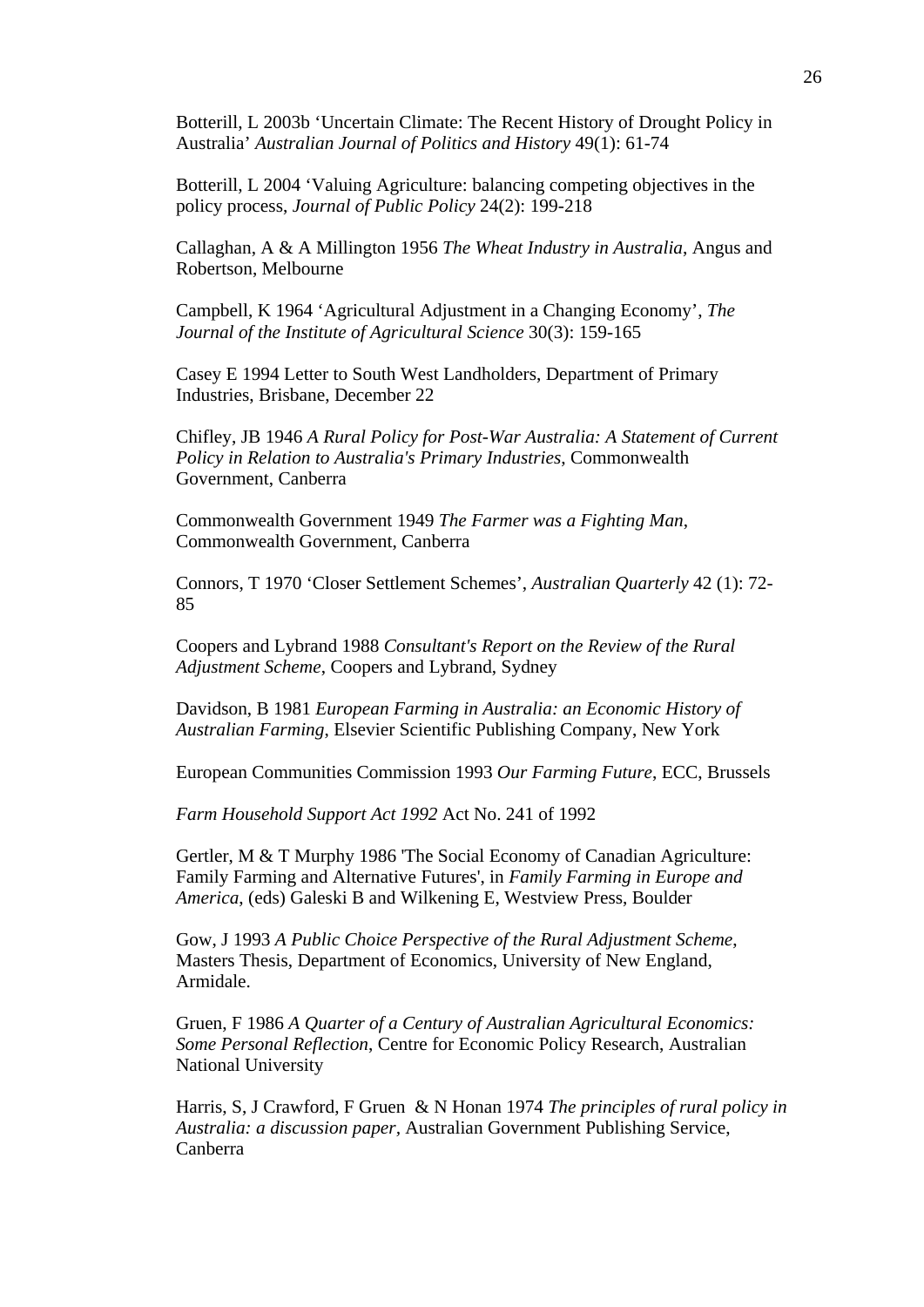Henderson, R 1975 *Poverty in Australia* Australian Government Publishing Service, Canberra

Industries Assistance Commission, 1984, *Rural Adjustment*, AGPS, Canberra

Lake, M 1987 *The Limits of Hope: Soldier Settlement in Victoria 1915-1938*, Oxford University Press, Melbourne

Lees, M 1992 *Rural Adjustment Bill 1992, States Grants (Rural Adjustment) Amendment Bill 1992, Farm Household Support Bill 1992, Income Equalisation Deposits Laws Amendment Bill 1992; In Committee* Senate Hansard 17 December 1992

Lewis, J 1972 'Milking the Australian Economy' in C Throsby (ed.) *Agricultural Policy: Selected Readings* Ringwood, Melbourne, Penguin**:** 282-296

Makeham, J & J Bird (eds) 1969 *Problems of Change in Australian Agriculture* Armidale, University of New England

McColl, J, R Shearer & C Shearer 1997 *Rural Adjustment: Managing Change* Commonwealth Government, Canberra

McKay, D 1965 'Stabilization in Agriculture: A Review of Objectives' *Australian Journal of Agricultural Economics* 9(1): 33-52

O'Neil, M, A Kosturjak, J Molloy, S Lindsay, M Bright, & J Weatherford 2000 *Mid-term Review of Farm Family Restart Scheme*, South Australian Centre for Economic Studies, Adelaide

Pike, D 1962 'The Smallholder's Place in the Australian Tradition', *Tasmanian Historical Research Association, Papers and Proceedings*, 10: 28-33

Queensland Department of Primary Industries 1994, *An Integrated Regional Adjustment and Recovery Program for South West Queensland and Western Division of New South Wales*, Unpublished proposal, Queensland Department of Primary Industries, Brisbane

Royal Commission into the Wheat and Flour Industries 1935 *Royal Commission into the Wheat and Flour Industries: 2nd Report*, Commonwealth Government, Canberra

Rural Reconstruction Commission 1944 *Land Utilisation and Farm Settlement*, Commonwealth Government, Canberra

Rural Reconstruction Commission 1945 *Rural Reconstruction Commission: Fourth Report*, Commonwealth Government, Canberra

Senate Rural and Regional Affairs and Transport References Committee 1994 *Rural adjustment, rural debt and rural reconstruction: Report* Canberra, Australian Government Publishing Service